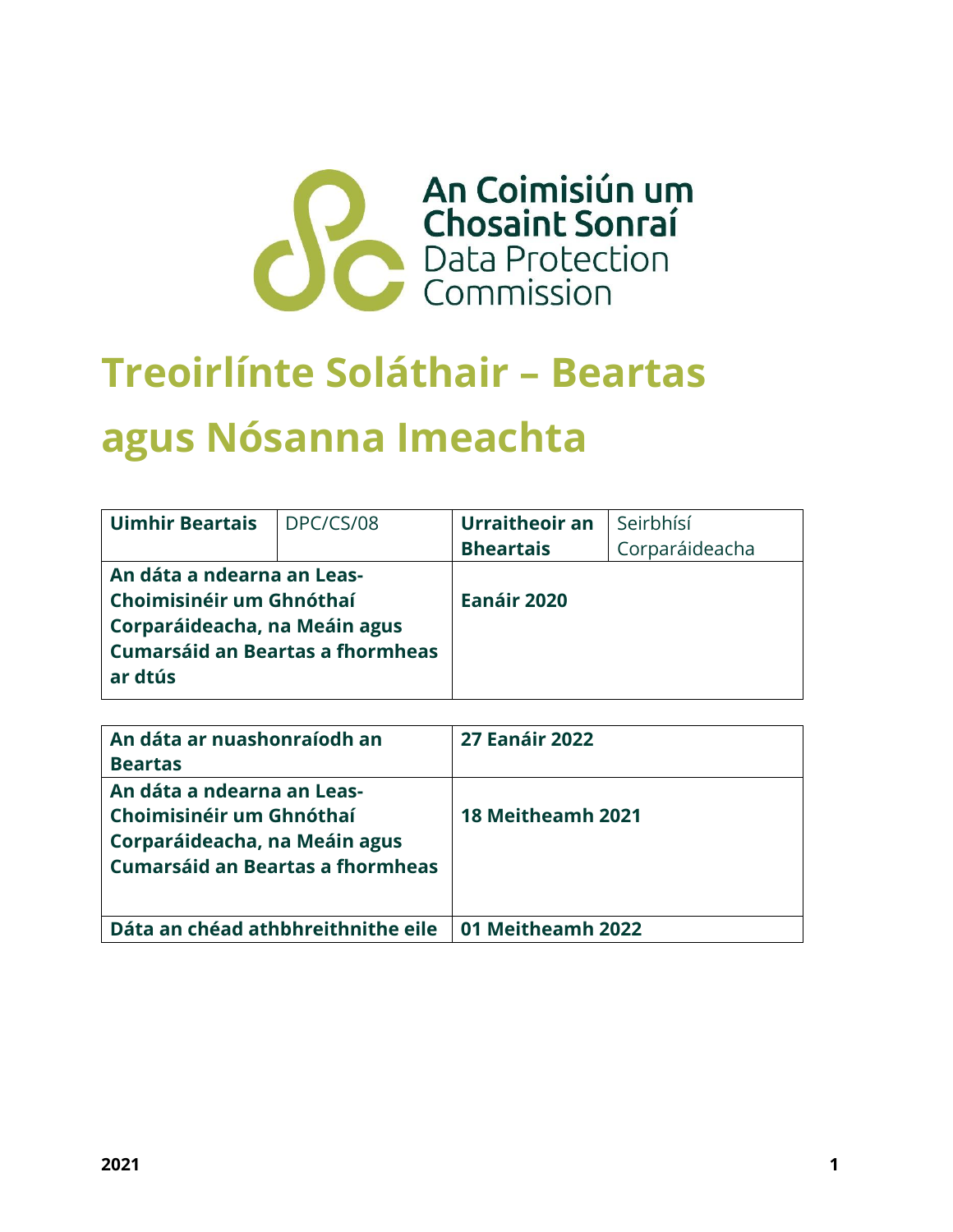# **Rialú Leagain**

| <b>Faisnéis maidir leis an Doiciméad</b>              |                                                              |
|-------------------------------------------------------|--------------------------------------------------------------|
| Úinéir an Doiciméid:                                  | Seirbhísí Corparáideacha                                     |
| An Ceann Aonaid atá<br>Freagrach:                     | <b>Tom Walsh</b>                                             |
| <b>Uimhir an Leagain:</b>                             | 0.01                                                         |
| Dáta an<br><b>Nuashonraithe is</b><br>Déanaí:         | 8 Aibreán 2022                                               |
| Is duine is déanaí a<br>rinne Eagarthóireacht<br>air: | <b>Tom Walsh</b>                                             |
| Achoimre ar an<br>Eagarthóireacht is<br>Déanaí:       | Athruithe a mholtar ag Iniúchadh Inmheánach Mír 2.4 agus 2.5 |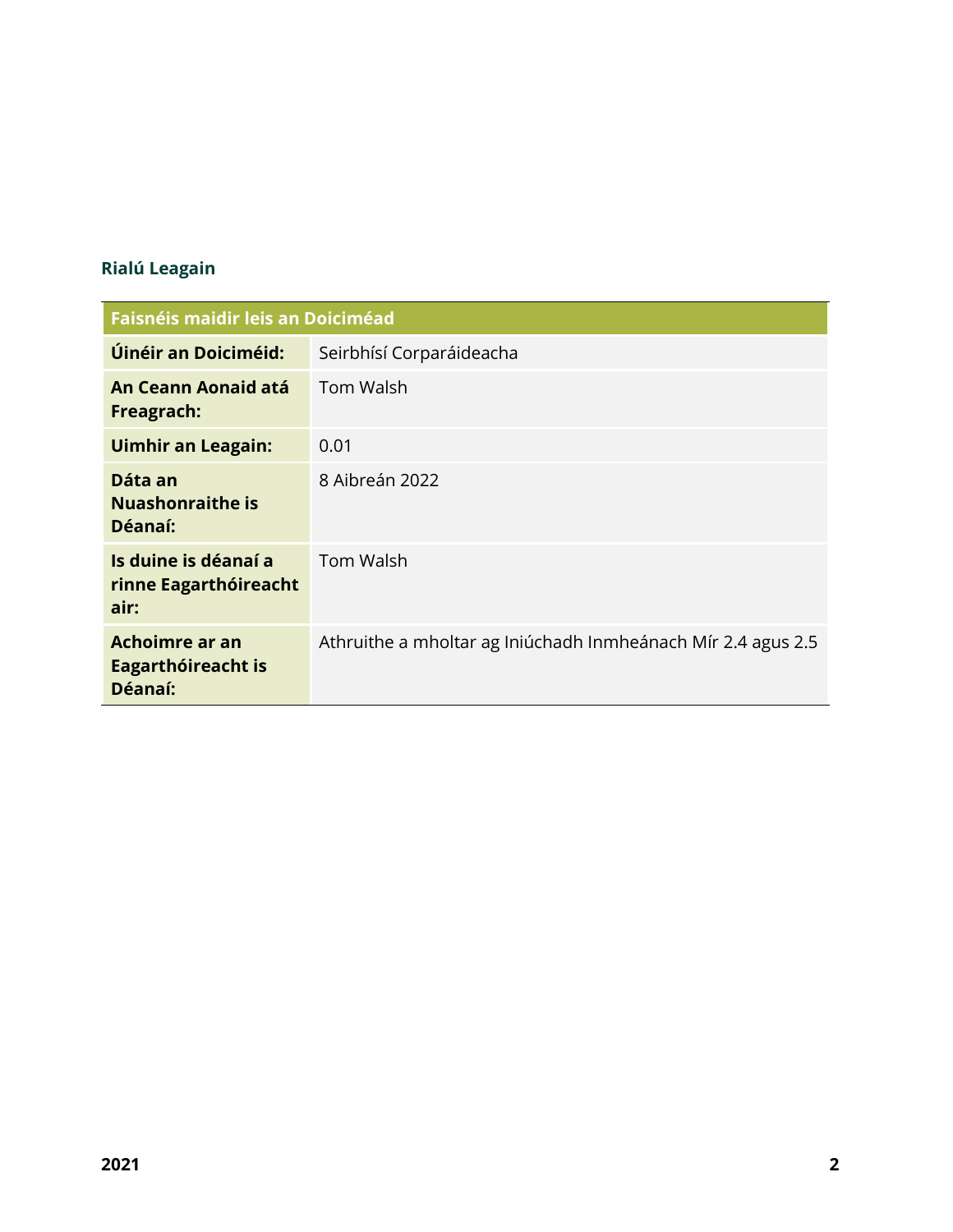# Clár an Ábhair

| 1. |     |                                                                                   |
|----|-----|-----------------------------------------------------------------------------------|
|    | 1.1 |                                                                                   |
|    | 1.2 |                                                                                   |
|    | 1.3 |                                                                                   |
| 2. |     |                                                                                   |
|    | 2.1 |                                                                                   |
|    | 2.2 |                                                                                   |
|    | 2.3 |                                                                                   |
|    | 2.4 |                                                                                   |
|    | 2.5 |                                                                                   |
|    | 2.6 |                                                                                   |
|    | 2.7 |                                                                                   |
| 3. |     |                                                                                   |
|    | 3.1 |                                                                                   |
|    | 3.2 | Meastacháin a Iarraidh ar Earraí agus Seirbhísí ar lú a Luach ná €5,00011         |
|    | 3.3 | Tairiscintí a Iarraidh le haghaidh Earraí agus Seirbhísí a bhfuil Luach €5,000 go |
|    | 3.4 | An Creat-Chomhaontú OGP atá ann a Úsáid le haghaidh Earraí agus Seirbhísí de      |
|    | 3.5 |                                                                                   |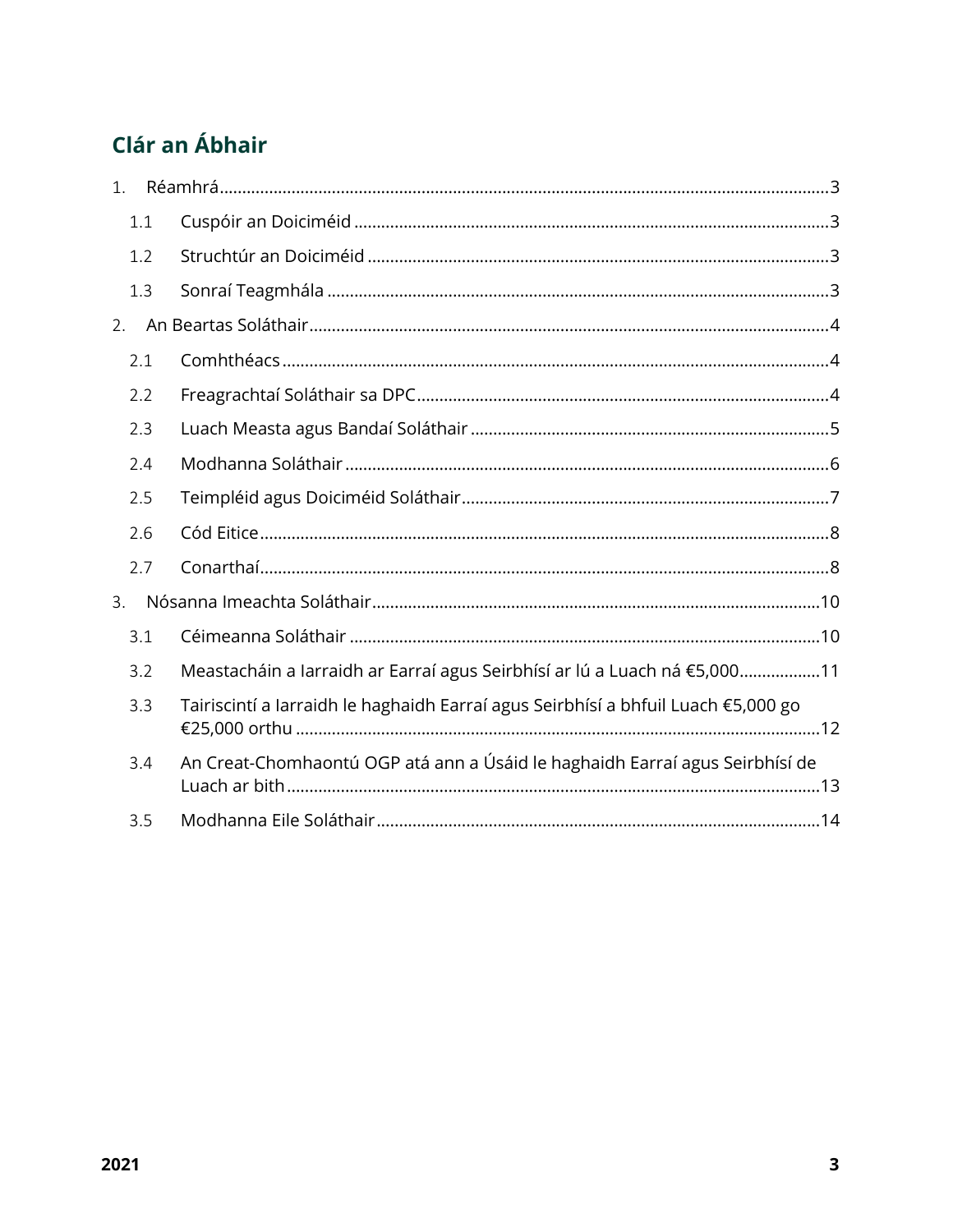# <span id="page-3-0"></span>**1. Réamhrá**

# <span id="page-3-1"></span>*1.1 Cuspóir an Doiciméid*

Leagtar amach sna treoirlínte seo an beartas, an fhaisnéis ábhartha agus na nósanna imeachta nach mór a leanúint i gcás soláthar earraí agus seirbhísí uile sa Choimisiún um Chosaint Sonraí (DPC).

Is é is aidhm do na treoirlínte seo an fhaisnéis agus na huirlisí atá ag teastáil a chur ar fáil do bhaill foirne an DPC chun na hearraí agus na seirbhísí uile atá ag teastáil a sholáthar, ar bhealach a chinntíonn:

- go gcloíonn an DPC le cultúr cuntasachta, trédhearcachta, éifeachtúlachta agus luach ar airgead nuair a bhíonn earraí agus seirbhísí á soláthar, agus
- go gcomhlíonann an DPC a fhreagracht maidir le héifeachtúlacht agus barainneacht le linn dó na seirbhísí sin a chur ar fáil de réir Nósanna Imeachta Airgeadais Phoiblí.

Ba cheart do bhaill foirne an DPC atá ag tabhairt faoi sholáthar seirbhísí nó earraí:

- 1. Na treoirlínte seo a leanúint agus féachaint orthu i rith phróiseas an tsoláthair;
- 2. Comhairle a lorg ó aonad an DPC um Ghnóthaí Corparáideacha a bhfuil freagracht lárnach air as soláthar uile an DPC;
- 3. Féachaint ar threoirlínte mionsonraithe na hOifige um Sholáthar Rialtais (OGP) de réir mar is gá, treoirlínte a bhfuil fáil orthu ar [https://ogp.gov.ie/public](https://ogp.gov.ie/public-procurement-guidelines-for-goods-and-services/)[procurement-guidelines-for-goods-and-services/.](https://ogp.gov.ie/public-procurement-guidelines-for-goods-and-services/)

# <span id="page-3-2"></span>*1.2 Struchtúr an Doiciméid*

I dhá phríomhchuid a leagtar na treoirlínte seo amach:

- Beartas Soláthair ina bhfuil faisnéis maidir le catagóirí soláthair, riachtanais soláthair, tairseacha soláthair, etc.
- Nósanna Imeachta Soláthair ina bhfuil próiseas céim-ar-chéim nach mór a leanúint le haghaidh gach modh soláthair.

Ba cheart do gach ball foirne sa DPC atá i mbun earraí nó seirbhísí ar bith a sholáthar féachaint ar mhír an Bheartais Soláthair agus ar mhír na Nósanna Imeachta Soláthair sna treoirlínte seo.

# <span id="page-3-3"></span>*1.3 Sonraí Teagmhála*

Ba cheart aon cheist maidir le soláthar sa DPC, gach iarratas ar chomhairle soláthair agus gach doiciméad soláthair arna chur isteach le haghaidh comhdú lárnach a sheoladh ar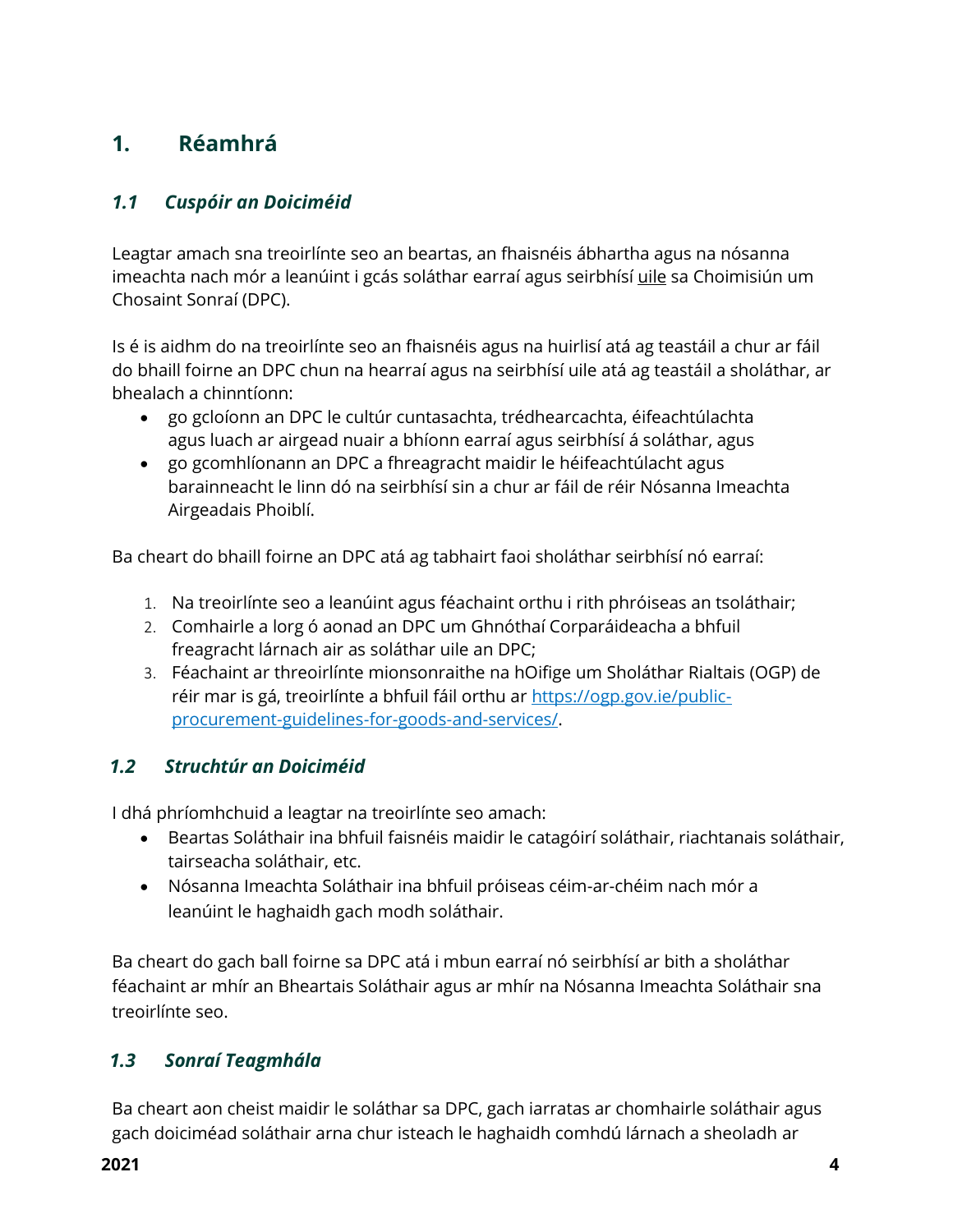ríomhphost chuig an aonad um Ghnóthaí Corparáideacha: [corpaffairs@dataprotection.ie](mailto:corpaffairs@dataprotection.ie) nó a tharraingt anuas díreach le: Tom Walsh (Ceann an Aonaid um Ghnóthaí Corparáideacha) ar fholíne 4739.

Is é an t-aonad um Ghnóthaí Corparáideacha go díreach a chuireann soláthar leabhar, síntiús, lónadóireachta, aistriúcháin agus soláthairtí oifige i gcrích go hiomlán ó cheann go ceann. Ba cheart gach iarratas ar na cineálacha sonracha soláthair sin a chur isteach díreach chuig: [corpaffairs@dataprotection.ie](mailto:corpaffairs@dataprotection.ie)

# <span id="page-4-0"></span>**2. An Beartas Soláthair**

# <span id="page-4-1"></span>*2.1 Comhthéacs*

Bunaíodh an Oifig um Sholáthar Rialtais (OGP) sa bhliain 2013 agus feidhmíonn sí mar oifig de chuid na Roinne Caiteachais Phoiblí agus Athchóirithe (DPER). Chomh maith leis na feidhmeanna eile atá aici, leagann an OGP amach na nósanna imeachta soláthair nach mór do chomhlachtaí seirbhíse poiblí, lena n-áirítear an DPC, a leanúint de réir rialacha náisiúnta agus rialacha an AE.

Sna Treoirlínte um Sholáthar [Poiblí Earraí agus Seirbhísí](https://ogp.gov.ie/public-procurement-guidelines-for-goods-and-services/) (2019) de chuid an OGP deirtear:

*"Tagraíonn soláthar poiblí don phróiseas trína gceannaíonn comhlachtaí poiblí oibreacha, earraí nó seirbhísí ó sholáthróirí atá roghnaithe acu chun na críche sin. Cuimsítear ann ceannach gnáthearraí agus gnáthsheirbhísí mar aon le conarthaí ar scála mór le haghaidh tionscadail bhonneagair agus baineann raon leathan agus éagsúil údarás conraitheoireachta leis."*

Má leantar Treoirlínte an OGP agus má úsáidtear creataí soláthair an OGP nuair is féidir, féadfar cuidiú leis an DPC a chinntiú go gcloímid le dea-chleachtas soláthair, go gcuirimid na rialacha soláthair i bhfeidhm go seasta agus go mbainimid an luach is fearr ar airgead amach maidir lenár gcaiteachas.

Seo a leanas na príomhphrionsabail soláthair arna shainiú ag an OGP:

- Ní mór d'idirbhearta agus cinntí soláthair a bheith go hiomlán neamhidirdhealaitheach, cóir agus cothrom agus ní mór dóibh luach ar airgead a chinntiú;
- Ní mór d'údaráis chonraitheoireachta (e.g. an DPC) a bheith in ann cúis a thabhairt le cinntí agus le bearta a rinneadh;
- Go ginearálta, baineann an luach is fearr ar airgead le próiseas iomaíochta a chuirtear i gcrích ar bhealach oscailte trédhearcach.

Ba cheart do bhaill foirne an DPC atá ag tabhairt faoi sholáthar earraí agus seirbhísí féachaint ar na [Treoirlínte um Sholáthar Poiblí Earraí agus Seirbhísí](https://ogp.gov.ie/public-procurement-guidelines-for-goods-and-services/) (2019) de chuid an OGP. Is féidir leis an aonad um Ghnóthaí Corparáideacha comhairle a thabhairt maidir le struchtúr Threoirlínte an OGP agus maidir le conas iad a chur i bhfeidhm.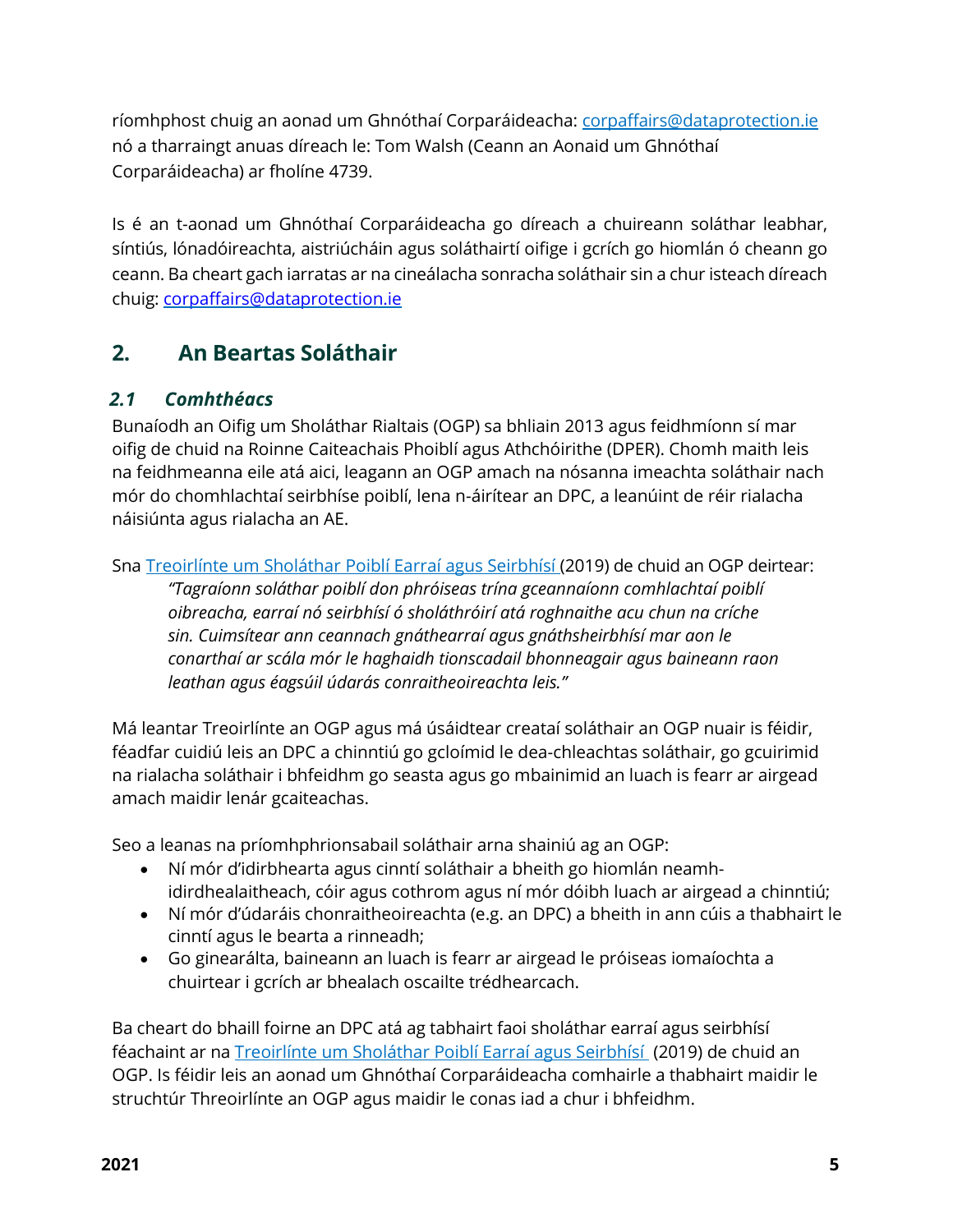# <span id="page-5-0"></span>*2.2 Freagrachtaí Soláthair sa DPC*

Is é an t-aonad um Ghnóthaí Corparáideacha go díreach a chuireann soláthar leabhar, síntiús, lónadóireachta, aistriúcháin agus soláthairtí oifige i gcrích go hiomlán ó cheann go ceann. Ba cheart gach iarratas ar na cineálacha sonracha soláthair sin a chur isteach díreach chuig:

[corpaffairs@dataprotection.ie](mailto:corpaffairs@dataprotection.ie)

Maidir le soláthar gach earra agus gach seirbhíse eile sa DPC, tá achoimre thíos ar dháileadh na bhfreagrachtaí. Sna nósanna imeachta soláthair a leagtar amach i Mír 3 den doiciméad seo cuirtear tuilleadh sonraí ar fáil maidir leis na freagrachtaí sonracha atá i gceist.

Is cuid den aonad um Ghnóthaí Corparáideacha í feidhm Sholáthar an DPC, aonad a bhfuil freagrachtaí sonracha air:

- i. Feidhmiú mar phointe teagmhála ginearálta an DPC chun críocha an OGP agus rannán Soláthair na Roinne Dlí agus Cirt agus Comhionannais, nuair is gá;
- ii. Cloí le bearta, nósanna imeachta agus teimpléid an DPC;
- iii. Comhairle ghinearálta soláthair a chur ar fáil do bhaill foirne an DPC atá ag tabhairt faoi sholáthar earraí agus seirbhísí (ach gan gealltanas ná formheas soláthair a chur ar fáil);
- iv. Clár a choimeád den soláthar ar fad a dtugtar faoi;
- v. Clár Sócmhainní agus Clár Conarthaí an DPC a choimeád;
- vi. Leabharlann lárnach a choimeád ina bhfuil doiciméid soláthair uile an DPC;
- vii. Soláthar a chur i gcrích ó cheann go ceann le haghaidh cineálacha sonracha soláthair i leith gnáthearraí agus gnáthsheirbhísí (lena n-áirítear leabhair, síntiúis, lónadóireacht agus aistriúchán faoi láthair) ar chúiseanna éifeachtúlachta.

Tá freagrachtaí ar réimsí feidhmiúcháin ar gá dóibh earraí agus seirbhísí a sholáthar:

- i. An gá le hearraí nó le seirbhísí a dheimhniú, an cás gnó inmheánach a ullmhú agus an formheas riachtanach a fháil;
- ii. An modh soláthair is oiriúnaí a roghnú, lena n-áirítear measúnú ar Chreat-Chomhaontuithe an OGP a fhéadfaidh a bheith ann cheana féin;
- iii. Na doiciméid tairisceana a ullmhú de réir mar is gá (e.g. Iarraidh ar Thairiscint) lena n-áirítear sonraíocht maidir le riachtanais;
- iv. Dul i gcomhairle go díreach leis an OGP maidir leis an mbeart sonrach soláthair (e.g. an IarT a thabhairt chun críche, iarratais ar shoiléiriú a fhreagairt, agus mar sin de);
- v. Freagraí a mheas agus tuarascáil mheastóireachta a chur i gcrích;
- vi. Na doiciméid chonartha a thabhairt chun críche, lena n-áirítear comhaontú maidir le leibhéal na seirbhíse agus comhaontú maidir le próiseáil sonraí de réir mar atá ábhartha;
- vii. Bainistíocht leanúnach ar an gconradh, ar an gcomhaontú maidir le leibhéal na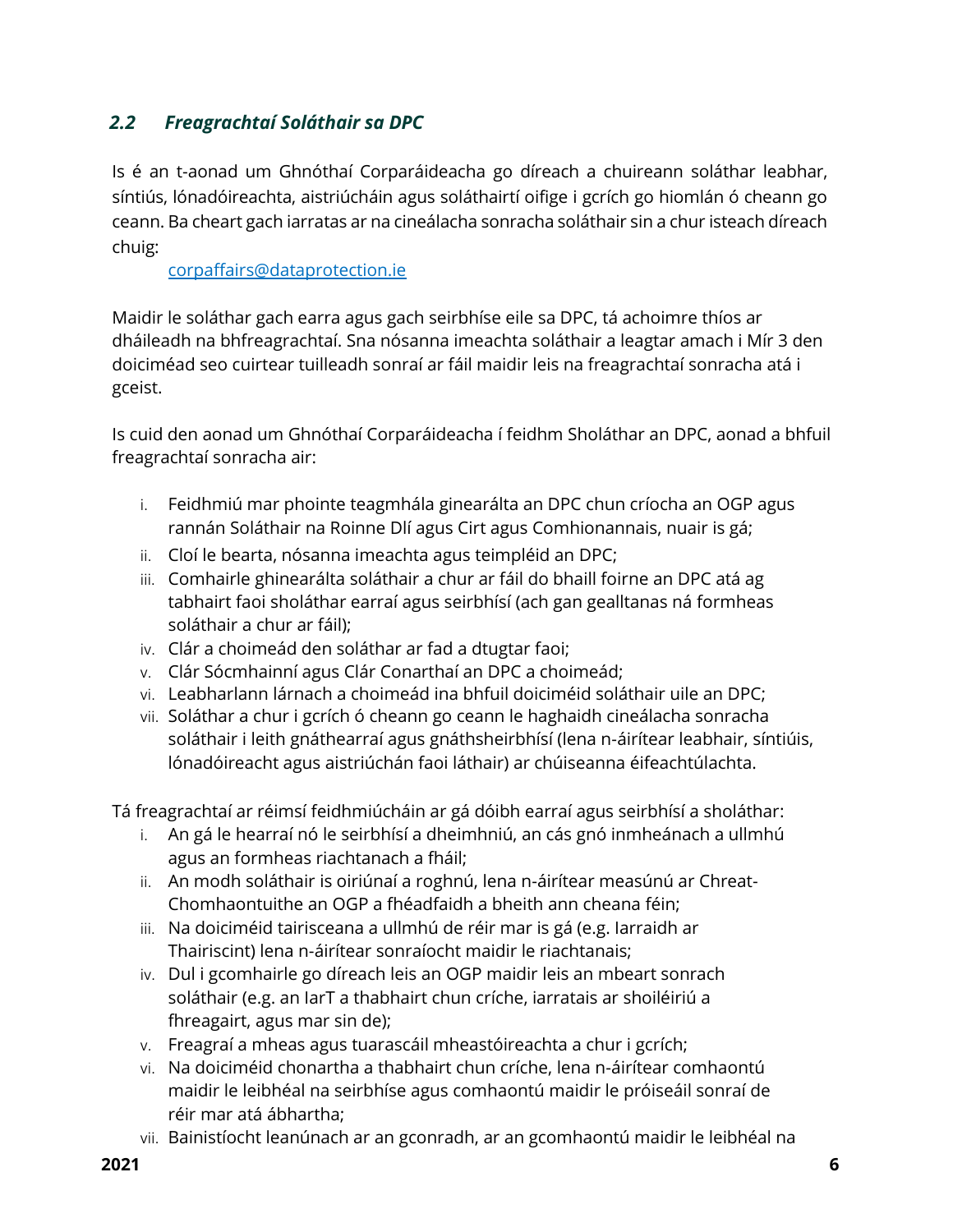seirbhíse agus ar an gcomhaontú maidir le próiseáil sonraí.

### <span id="page-6-0"></span>*2.3 Luach Measta agus Bandaí Soláthair*

Bíonn an-tionchar ag luach measta na n-earraí nó na seirbhísí arna soláthar ar an mbeartas soláthair agus ar nósanna imeachta soláthair. Nuair a bheidh an luach atá ar sholáthar beartaithe á mheas, ba cheart na rialacha seo a leanas a leanúint:

- Ní mór an meastachán a bheith bunaithe ar fhíormheastachán ar luach ionchais an chonartha ar an dáta a lorgófar meastacháin nó a fhoilseofar an Iarraidh ar Thairiscintí;
- Gan CBL a bheith san áireamh sa luach measta;
- Ní mór costais saolré a ghlacadh san áireamh nuair a bheidh an meastachán á dhéanamh- seirbhísí tacaíochta, cothabháil, ceadúnú etc. mar shampla, mar aon le síneadh ama ar bith a d'fhéadfaí a chur leis an gconradh;
- Nuair a bheidh an meastachán á dhéanamh, ba cheart leas a bhaint as taithí a fuarthas roimhe sin laistigh den DPC más féidir, agus;
- Ná déantar an luach measta a roinnt d'aon turas ar bhealach a choinneodh an luach measta faoi bhun na dtairseach.

Tiocfaidh an luach measta faoi cheann de na bandaí soláthair a sainíodh, banda a bheidh barrthábhachtach ina dhiaidh sin chun na nithe seo a leanas a shainaithint:

- Na modhanna soláthair is féidir a úsáid agus an fhoirmiúlacht choibhneasta a bhaineann leo;
- Na rialacha gaolmhara soláthair atá i bhfeidhm, agus
- Na nósanna imeachta nach mór a leanúint.

Seo a leanas na bandaí soláthair.

Banda A: Níos lú ná €5,000

Banda B: Idir €5,000 agus €25,000 Banda C: Idir €25,000 agus Tairseach an AE (€140,000) Banda D: Os cionn Thairseach an AE (€140,000)

De réir reachtaíocht an AE, ní mór soláthar a bhfuil luach measta air atá os cionn Thairseach an AE a fhógairt in Iris Oifigiúil an Aontais Eorpaigh (IOAE). Is é €140,000 Tairseach an AE le haghaidh Soláthairtí agus Seirbhísí i gcomhair Ranna agus Oifigí Rialtais (lena n-áirítear an DPC), agus é sin i bhfeidhm ón 1 Eanáir 2020.

Más amhlaidh go bhfuil an DPC ag smaoineamh ar sholáthar ar mó a luach measta ná Tairseach an AE, is dócha go mbeimid ag iarraidh Creat-Chomhaontú OGP atá ann cheana a úsáid (féach thíos), agus ní bheadh orainn fógraíocht dhíreach a dhéanamh in IOAE.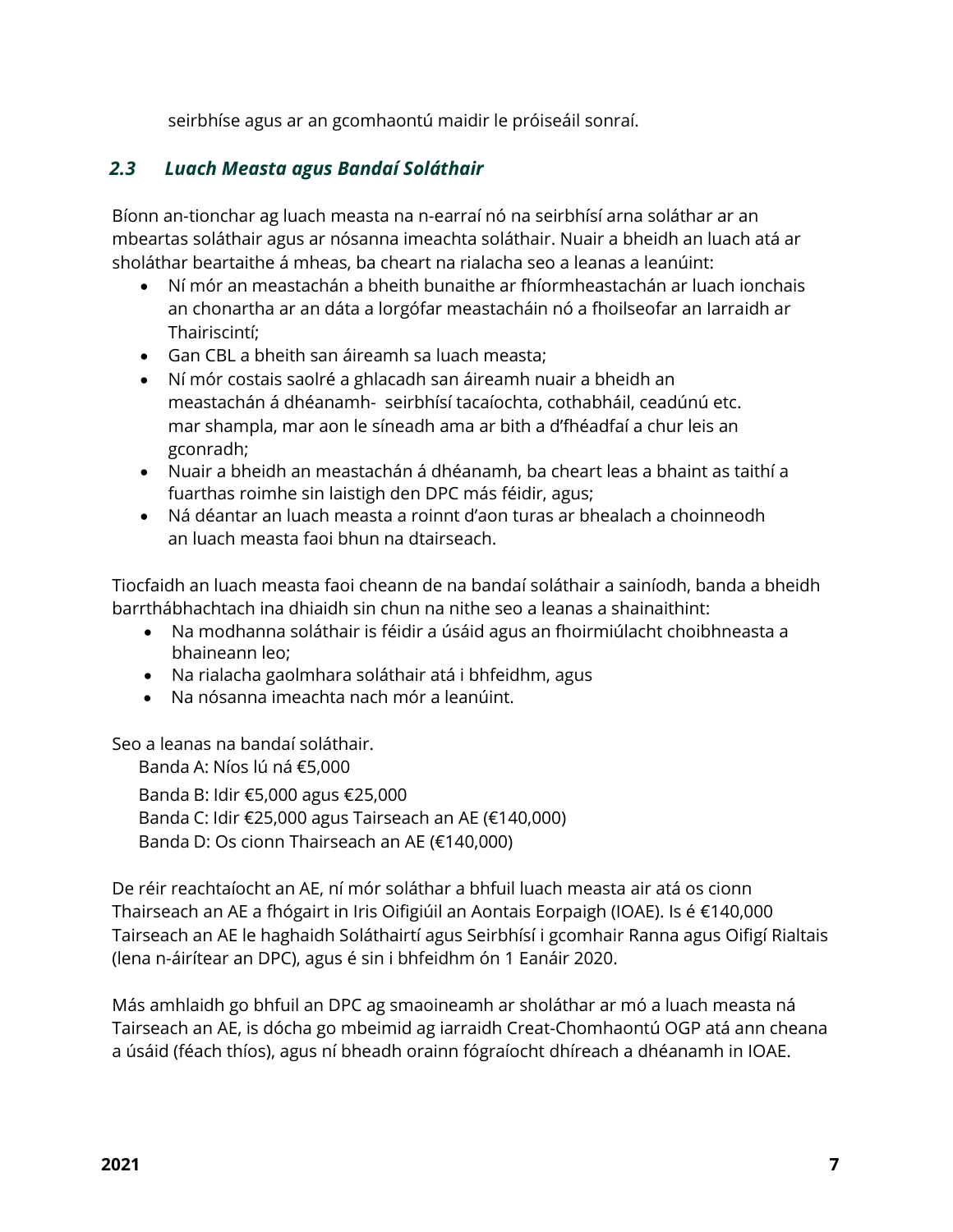## <span id="page-7-0"></span>*2.4 Modhanna Soláthair*

Seo a leanas na modhanna soláthair is ábhartha don DPC. Leagtar amach go mionsonraithe na céimeanna nach mór a leanúint le haghaidh gach modh acu seo i Mír 3 sa doiciméad seo.

Tabhair do d'aire gurb é an duine a bhronnann an conradh/a thugann údar don íocaíocht atá freagrach as cinntiú go bhfuil imréiteach cánach ag an soláthraí. Ina theannta sin, níor cheart go mbronnfar conradh/go ndéanfar íocaíocht mura bhfuil imréiteach cánach dá leithéid ar fáil. Baineann sé seo nuair a bhféadfadh go mbeidh an caiteachas iomlán i mbliain amháin níos mó ná €10,000. Ba cheart go gcuirfidh an Rannán Airgeadais an forthairgeoir ráthúil ar bun mar sholáthraí.

Banda A: Níos lú ná €5,000

- Meastacháin ó bhéal nó i scríbhinn a fháil ó sholáthraithe iomaíocha agus an praghas is ísle / an tairiscint is oiriúnaí a roghnú.
- Bain úsáid as Creat-Chomhaontú OGP atá ann cheana féin do na hearraí nó seirbhísí ar leith atá ag teastáil.

Banda B: Idir €5,000 agus €25,000

- Sonraíocht i scríbhinn a chur ar fáil tríd an ríomhphost chuig trí sholáthraí ar a laghad agus measúnú a dhéanamh ar mheastacháin i scríbhinn chun an tairiscint is oiriúnaí a roghnú agus an conradh a bhronnadh; *NÓ*
- Creat-Chomhaontú OGP atá ann cheana a úsáid le haghaidh earraí nó seirbhísí sonracha atá ag teastáil.

Banda C: Idir €25,000 agus Tairseach an AE (€140,000)

- Doiciméid mhionsonraithe tairisceana a chur le chéile ina gcuimsítear critéir bhronnta, fógraíocht a dhéanamh ar eTenders trí nós imeachta oscailte a úsáid, measúnú a dhéanamh ar thairiscintí chun an tairiscint is oiriúnaí a roghnú agus an conradh a bhronnadh; *NÓ*
- Creat-chomhaontú OGP atá ann cheana a úsáid le haghaidh earraí nó seirbhísí sonracha atá ag teastáil.

Banda D: Os cionn Thairseach an AE (€140,000)

- Comhairle a lorg ón OGP, doiciméid mhionsonraithe tairisceana a chur le chéile ina gcuimsítear critéir bhronnta, fógraíocht a dhéanamh ar eTenders agus in Iris Oifigiúil an AE, measúnú a dhéanamh ar thairiscintí chun an tairiscint is oiriúnaí a roghnú, agus an conradh a bhronnadh; *NÓ*
- Creat-Chomhaontú OGP atá ann cheana a úsáid le haghaidh earraí nó seirbhísí sonracha atá ag teastáil.

Creat-Chomhaontuithe an OGP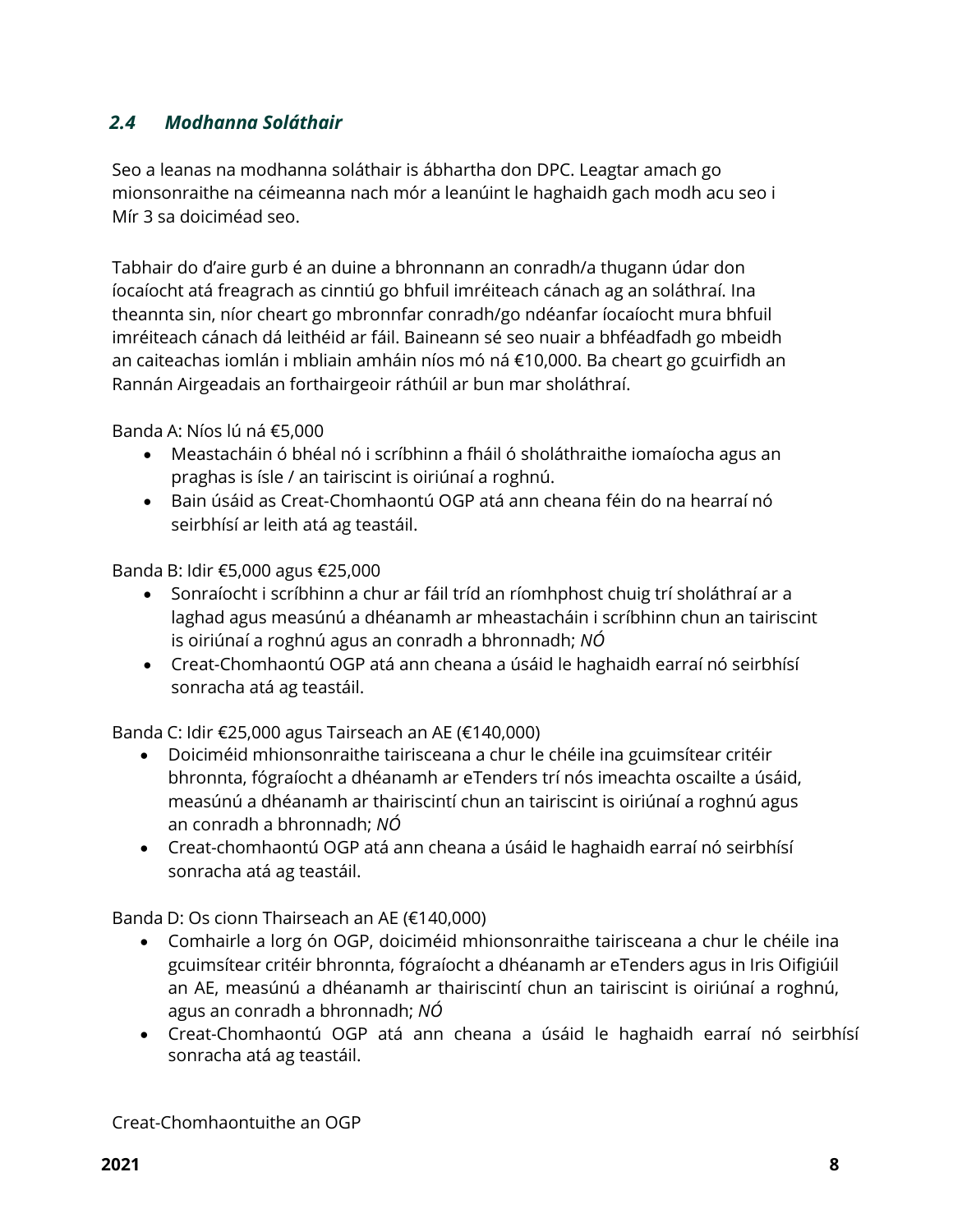Bhunaigh an OGP go leor Creat-Chomhaontuithe chun earraí agus seirbhísí a sholáthar, agus baineann scóip shainithe le gach Creat-Chomhaontú i dtaca leis na hearraí agus na seirbhísí atá san áireamh. Maidir le gach Creat-Chomhaontú, cheap an OGP soláthraí amháin nó níos mó cheana féin agus iad in ann earraí agus seirbhísí a chur ar fáil do chomhlachtaí poiblí faoi théarmaí an Chreat-Chomhaontaithe sin. Dá bharr sin is féidir le comhlachtaí poiblí soláthairtí nó seirbhísí a sholáthraítear go minic a "tharraingt anuas" de réir mar is gá. Tá ceangal ar chomhlachtaí poiblí úsáid a bhaint as na Creat-Chomhaontuithe sin fad is a bheidh siad i bhfeidhm.

Tá dhá phríomhchineál Creat-Chomhaontaithe ann:

- 1. Tarraingt Anuas Dhíreach sa chás nach mbeidh ach soláthraí amháin ceaptha chun an Chreata ag an DPC nó sa chás ina mbeidh córas uainíochta i bhfeidhm i measc na soláthraithe nó sa chás ina mbeidh cur chuige cascáide in úsáid chun an obair a bhronnadh de réir rangú na soláthraithe ar an gcreat, agus
- 2. Mionchomórtas sa chás ina mbeidh go leor soláthraithe ceaptha chun an Chreata ag an OGP, soláthraithe a bheidh in ann tairiscint a dhéanamh ar iarratais nua de réir mar a thagann siad aníos.

Maidir leis an gcéad chineál, tá ceangal ar an DPC Foirm um Fhógra chun Earraí a Ghníomhachtú nó Foirm um Fhógra chun Seirbhísí a Ghníomhachtú a ullmhú.

Maidir leis an dara cineál, tá ceangal ar an DPC Iarraidh Fhorlíontach ar Thairiscintí a ullmhú chun na hearraí nó na seirbhísí atá ag teastáil a shonrú, de réir theimpléad struchtúrtha arna chur ar fáil ag an OGP. Cuireann an OGP comhairle mhionsonraithe agus tacaíocht ar fáil le linn don Iarraidh Forlíontach ar Thairiscintí a bheith á hullmhú agus i rith phróiseas na tairisceana nuair a bheidh Creat-Chomhaontú in úsáid.

I dTreoirlínte an OGP cuimsítear faisnéis maidir le modhanna eile soláthair nach dócha a mbeidh gá leo chun críocha an DPC, i bhfianaise an chineáil oibre a bhíonn ar bun againn.

# <span id="page-8-0"></span>*2.5 Teimpléid agus Doiciméid Soláthair*

Tabharfaidh an tAonad um Ghnóthaí Corparáideacha comhairle, teimpléid ábhartha agus iarshamplaí cáipéise a mbeidh réimsí feidhmiúcháin atá ag tabhairt faoi sholáthar earraí agus seirbhísí úsáid a bhaint astu, mar shampla, Cás Gnó Inmheánach, Iarraidh ar Thairiscintí (RFT) le haghaidh luach measta ar lú é ná €25,000, Maitrís Mheastóireachta, agus mar sin de.

Gné ríthábhachtach den RFT í an tsonraíocht maidir leis na hearraí nó na seirbhísí atá ag teastáil ón DPC. Braithfidh leibhéal an mhionsonraithe a chuimseofar sa tsonraíocht ar an riosca, ar an gcastacht agus ar an luach a bhaineann leis an soláthar atá i gceist. Ba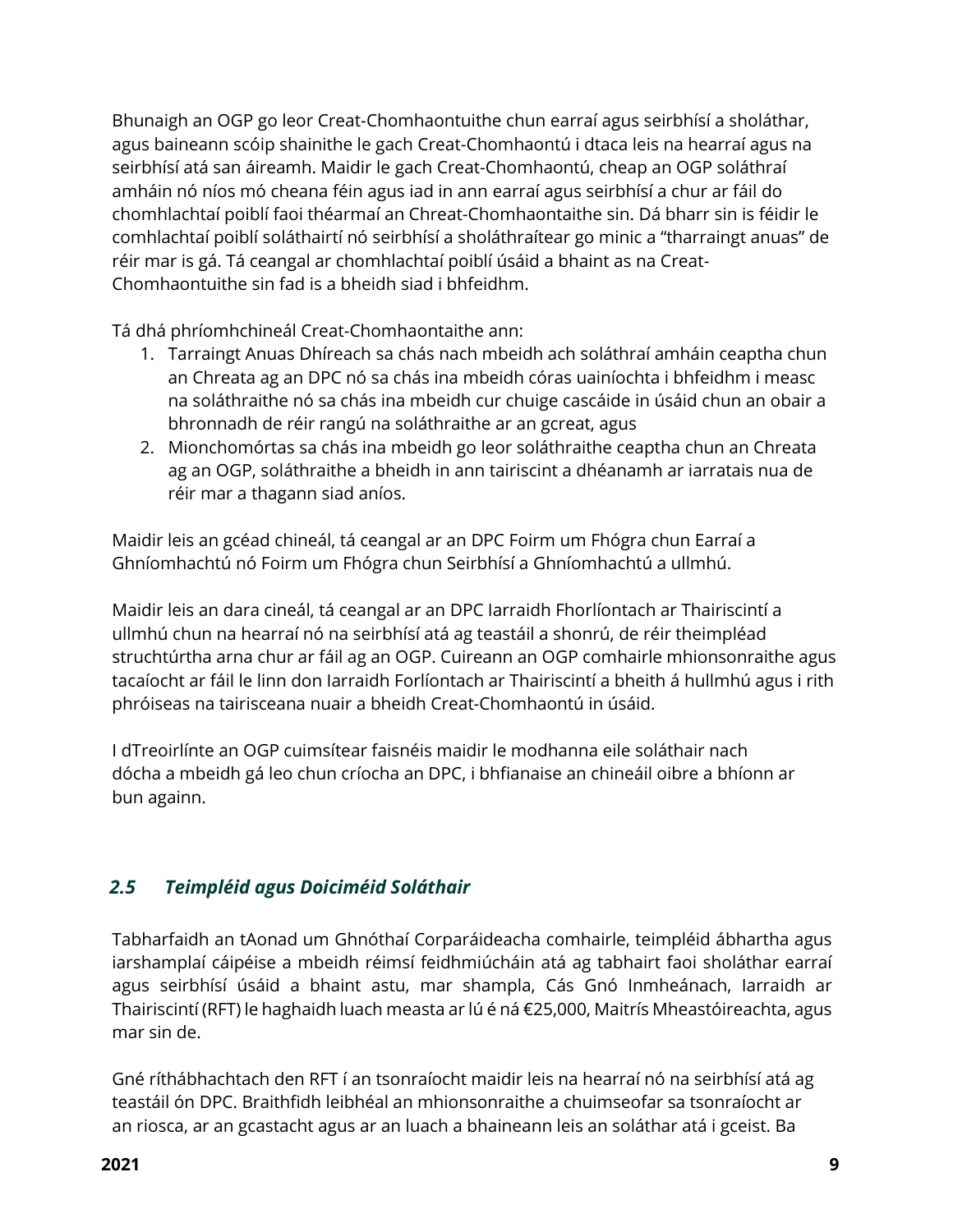cheart an tsonraíocht a bhunú ar na riachtanais a sainaithníodh sa chás gnó agus ba cheart:

- an tsonraíocht a dhréachtú sa tslí is go sainaithneofar an riachtanas go soiléir inti;
- an tsonraíocht a bheith cuimsitheach a dóthain ionas go mbeidh an soláthraí in ann an fíor-riachtanas a thuiscint;
- nach ndéanfadh an tsonraíocht leatrom ar sholáthraí ar bith;
- go n-úsáidfí sonraíocht theicniúil ghinearálta sa tsonraíocht agus go seachnófar ainmneacha brandaí dílsithe.

Stóráiltear doiciméid soláthair go lárnach ar Bhunachar Sonraí Soláthair an DPC. Tá an t-aonad um Ghnóthaí Corparáideacha freagrach as doiciméid soláthair a chomhdú agus a choimeád, agus as clár a choimeád den soláthar ar fad a dtugtar faoi. Ní mór do bhaill foirne an DPC atá ag tabhairt faoi sholáthar earraí agus seirbhísí, agus a bheidh ag déanamh bainistíocht ar chonarthaí ina dhiaidh sin, a chinntiú go gcuirfear na doiciméid seo a leanas ar fáil don aonad um Ghnóthaí Corparáideacha lena gcomhdú go lárnach:

- Leagan deiridh den Chás Gnó nó doiciméad comhionann;
- Leagan deiridh den Iarraidh ar Thairiscintí nó an tsonraíocht a eisíodh;
- Cóip shínithe den Tuarascáil Mheastóireachta deiridh, de réir mar is cuí;
- Cóip shínithe den chonradh deiridh agus doiciméid ghaolmhara chonartha, de réir mar is cuí.

<sup>&</sup>lt;sup>1</sup> [Ciorclán](https://circulars.gov.ie/pdf/circular/per/2013/16.pdf) 16/13 arna eisiúint ag an Roinn Caiteachais Phoiblí agus Athchóirithe (DPER)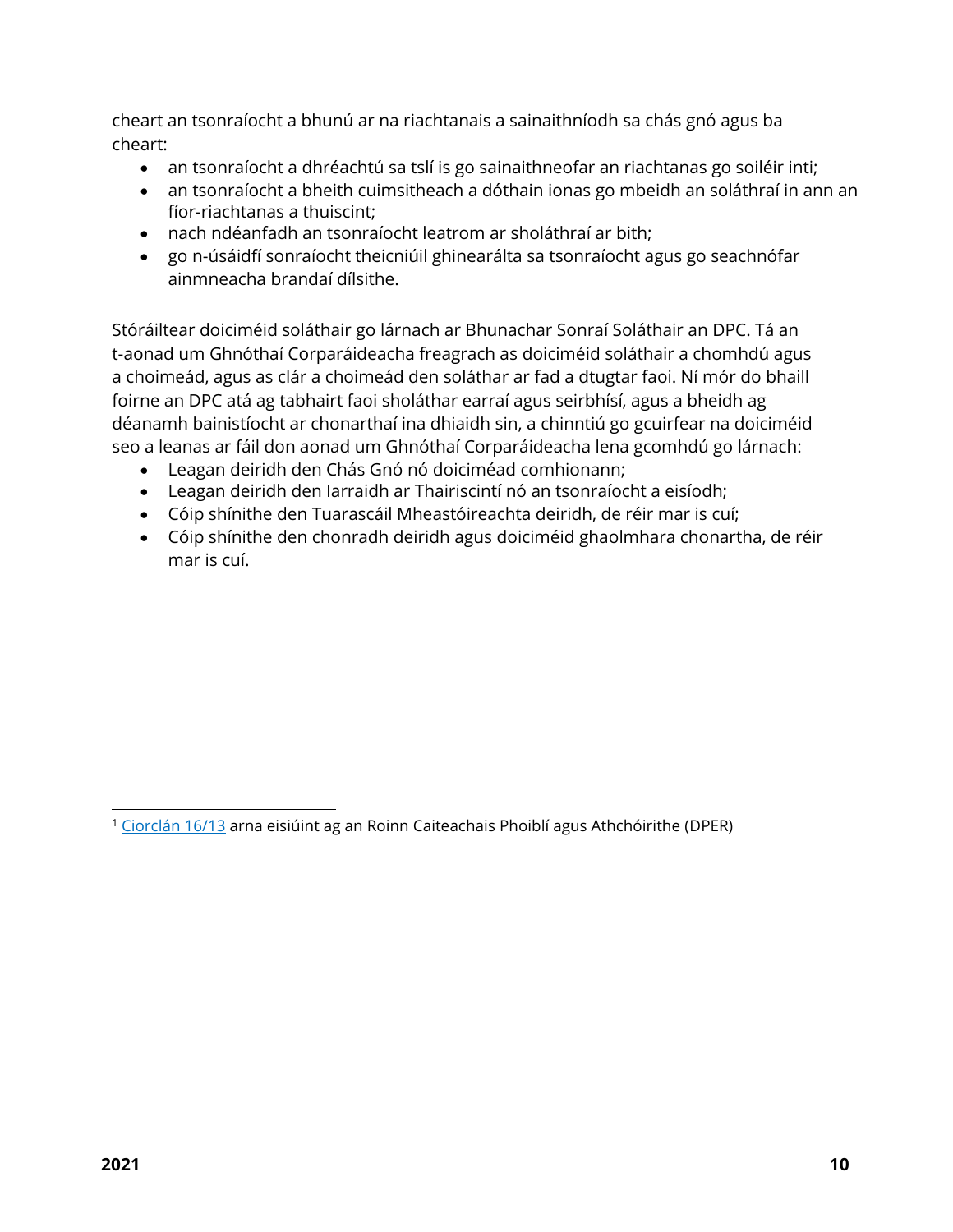## <span id="page-10-0"></span>*2.6 Cód Eitice*

Tá baill foirne uile an DPC faoi réir Chód Caighdeán agus Iompraíochta na Státseirbhíse $^2$ . Tá ceangal ar na baill foirne uile a bhfuil baint acu le gníomhaíochtaí soláthair agus le bronnadh conarthaí iad féin a iompar ar bhealach eiticiúil.

Chun na críche sin ní mór do bhaill foirne:

- Iad féin a iompar ar bhealach ionraic eiticiúil,
- Gan glacadh le bronntanais ar bith,
- Gan glacadh le fáilteachas,
- Coinbhleacht leasa ar bith maidir le próiseas tairisceana a fhógairt.

Mura gcomhlíonfar an méid thuas féadfar imeachtaí araíonachta a bheith ann mar aon le smachtbhannaí suas go dtí an dífhostú agus lena n-áirítear an dífhostú.

## <span id="page-10-1"></span>*2.7 Conarthaí*

Mar chomhlacht poiblí, ní cheadaítear don DPC conarthaí a shocrú trí idirbheartaíocht i dtéarmaí praghais. Tá cosc iomlán ar idirbheartaíocht a dhéanamh maidir le praghas nuair a bhronnfar conradh faoin nós imeachta oscailte nó faoin nós imeachta srianta.

Bainistíocht Conarthaí:

Nuair a bheidh conradh sínithe nó litir cheapacháin eisithe, beidh dualgas ar an DPC a chinnitiú go gcuirfear na soláthairtí, na hoibreacha nó na seirbhísí ar fáil de réir théarmaí na tairisceana agus de réir na bpraghsanna luaite.

Mura gcomhlíonfaidh na soláthraithe na téarmaí sin, ba cheart teagmháil a dhéanamh leo láithreach agus ba cheart próiseas bainistithe feabhsúcháin a chur i bhfeidhm. Ba cheart don DPC taifead iomlán a choinneáil i scríbhinn ar an gcomhfhreagras ar fad leis an soláthraí. Cé go gcinntítear leis an bpróiseas soláthair go mbeidh na doiciméid chonartha i bhfeidhm, tá sé riachtanach freisin bainistíocht éifeachtach a dhéanamh ar chonarthaí chun luach ar airgead a chinntiú agus a bhaint amach.

#### Íocaíochtaí Sonrasc:

Ní dhéanfaidh an DPC aon íocaíocht le soláthraí go dtí go dtabharfar na conarthaí chun críche agus go síneofar iad.

<sup>2</sup> Cód Caighdeán agus Iompraíochta na Státseirbhíse arna eisiúint ag an gCoimisiún um Chaighdeáin in Oifigí Poiblí (2004)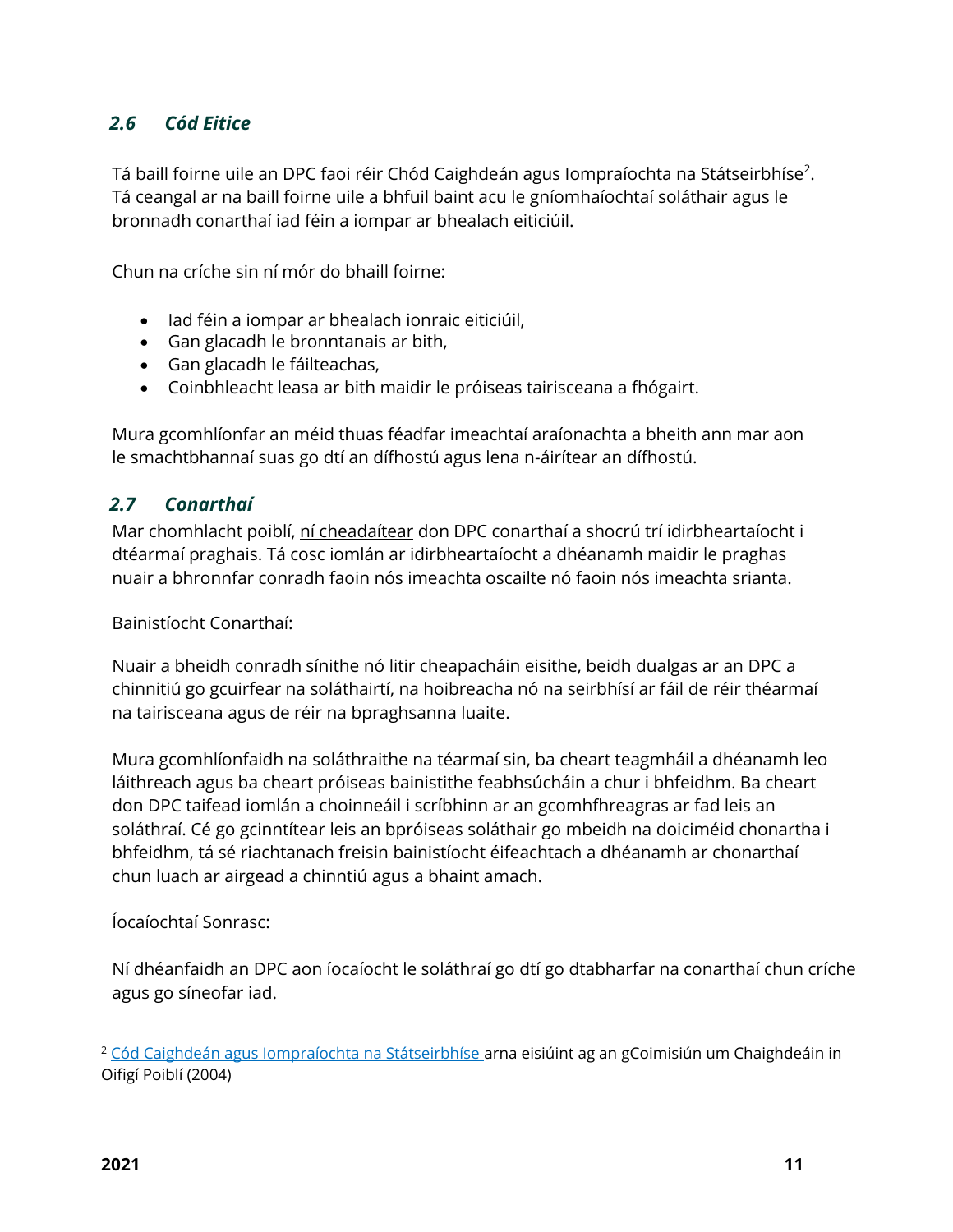Chun ceisteanna agus moilleanna nach bhfuil gá leo a sheachaint, ba cheart do bhaill foirne an DPC iarraidh ar an soláthraí ainm nó tagairt na tairisceana DPC a lua ar gach sonrasc. Ina theannta sin ba cheart do bhaill foirne treoir a thabhairt don soláthraí an sonrasc a chur isteach díreach chuig Aonad Airgeadais an DPC chuig:

#### [accounts@dataprotection.ie](mailto:accounts@dataprotection.ie)

Ná seoltar sonraisc chuig baill foirne aonair.

Faoin Acht um Íoc Pras Cuntas 1997 arna leasú le Rialacháin na gComhphobal Eorpach (Íocaíocht Dhéanach in Idirbhearta Tráchtála) S.I. 580 de 2012, cuirtear ús i bhfeidhm ar íocaíochtaí i ndiaidh 30 lá féilire. I mí an Mheithimh 2009, áfach, thug an Rialtas ceanglas breise neamhreachtúil isteach chun tréimhse íocaíochta na Ranna agus na nOifigí Rialtais dá soláthraithe a laghdú ó 30 lá féilire go 15 lá féilire. Dá bhrí sin, tá ceangal ar an DPC soláthraithe agus soláthraithe seirbhíse a íoc laistigh de 15 lá féilire tar éis sonrasc bailí a fháil (i.e. ní mór an íocaíocht a bheith i mbanc an tsoláthraí faoin 15ú lá). Is ar an lá a gheobhaidh an DPC sonrasc bailí a thosóidh an tréimhse 15 lá roimh an spriocdháta íocaíochta.

Tá freagracht oibriúcháin ar aonad Airgeadais an DPC as an bpróiseas lena chinntiú go gcomhlíonfaidh an DPC spriocdháta na n-íocaíochtaí prasa. Chomh maith leis is é aonad Airgeadais an DPC a choinníonn teorainneacha údaraithe an DPC maidir le híocaíochtaí sonrasc ar bun.

#### Síneadh ar Chonarthaí

Coinníonn aonad an DPC um Ghnóthaí Corparáideacha Clár Lárnach na gConarthaí agus tugann sé faoi mheasúnú bliantúil ar na conarthaí is airde luach (nó caiteachas in aghaidh an tsoláthraí) leis an gcoigilteas a d'fhéadfaí a dhéanamh amach anseo a dheimhniú, más ann dó. Déanann an t-aonad um Ghnóthaí Corparáideacha athbhreithniú freisin ar Chlár Lárnach na gConarthaí ar bhonn ráithiúil chun conradh ar bith a d'fhéadfadh a bheith le hathnuachan a shainaithint.

I gcás togra ar bith a mbeadh sé i gceist leas a bhaint as clásal sínidh, ní mór athbhreithniú doiciméadaithe ar fheidhmiúcháin an chonartha a chur ar fáil mar thacaíocht lena fhormheas go hinmheánach. Ní mór don DPC agus don soláthraí aon chomhaontú maidir le leas a bhaint as síneadh conartha a dheimhniú i scríbhinn.

Murar glacadh síneadh ama ná tar-rolladh san áireamh sa gcéad chonradh, ní féidir síneadh a chur leis an gconradh thar théarmaí an bhunchonartha.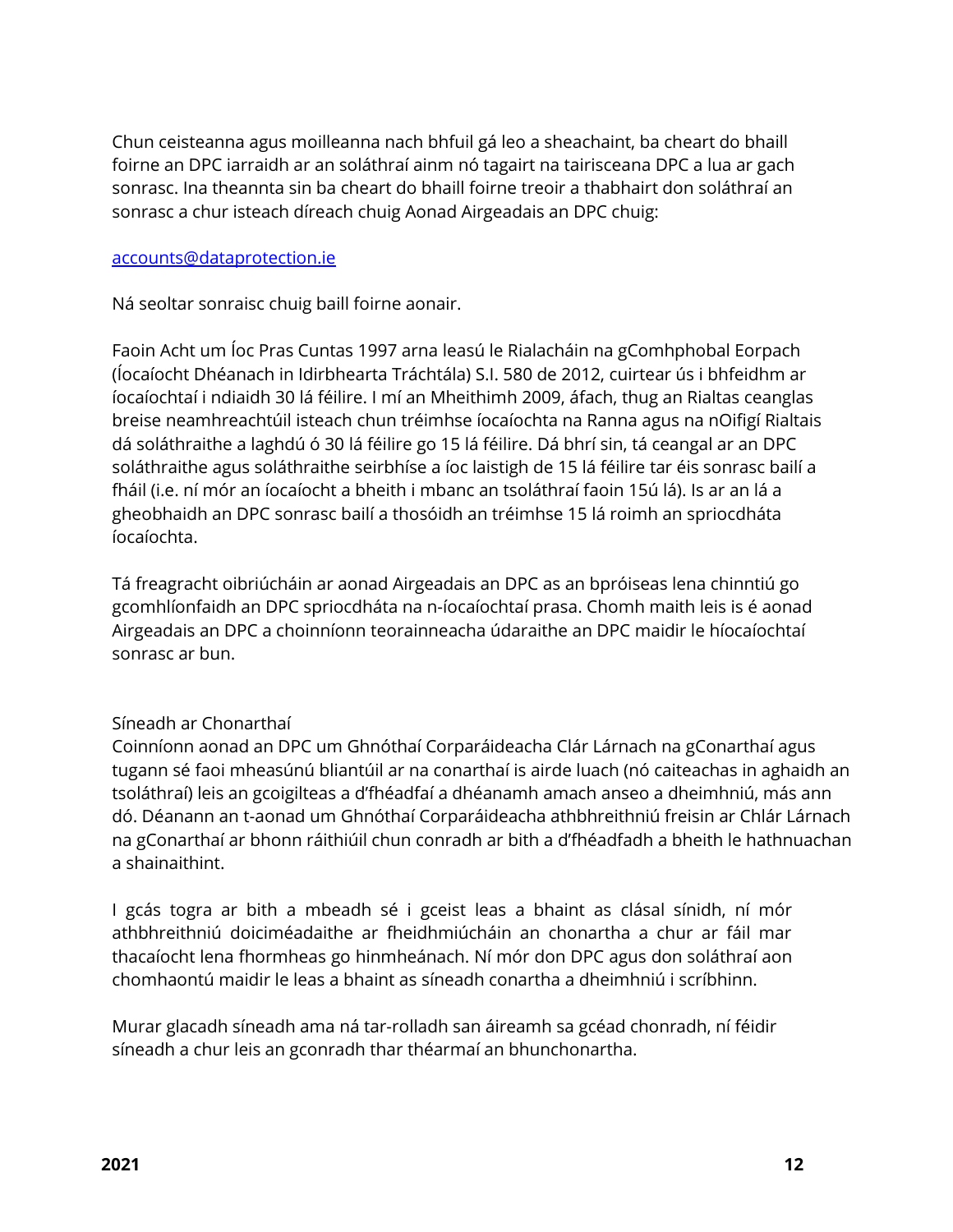# <span id="page-12-0"></span>**3. Nósanna Imeachta Soláthair**

#### <span id="page-12-1"></span>*3.1 Céimeanna Soláthair*

I gcomhréir le Treoirlínte an OGP, leagtar amach na ceithre phríomhchéim a bhaineann le soláthar ar bith sa DPC thíos.

Níl ach cur síos léiritheach sa chur síos gairid ar gach céim. Is féidir nach mbeidh roinnt de na gníomhaíochtaí sin ag teastáil le haghaidh beart soláthair sonrach; féadfar tuilleadh gníomhaíochtaí a shainaithint le haghaidh bearta soláthair eile, áfach, bunaithe ar chomhairle ón OGP nó ó aonad an DPC um Ghnóthaí Corparáideacha.

#### I. Céim an Ullmhúcháin

Le linn na céime seo, is féidir gur gá tabhairt faoi na cineálacha gníomhaíochta seo:

- Riachtanas gnó an DPC a shainaithint agus a scóip a mheas;
- Féachaint an bhfuil fáil ar na seirbhísí nó ar na hearraí sa mhargadh;
- Cás gnó nó doiciméad comhionann a ullmhú le formheas go hinmheánach.

Is é príomhthoradh na céime seo:

Cás gnó formheasta nó doiciméad comhionann formheasta.

#### II.An Chéim Réamhthairisceana

Le linn na céime seo, is féidir gur gá tabhairt faoi na cineálacha gníomhaíochta seo:

- Luach an tsoláthair a mheas;
- An modh soláthair is oiriúnaí a roghnú;
- Athbhreithniú a dhéanamh ar an gcás gnó más gá.

Is é príomhthoradh na céime seo:

 Cás gnó athbhreithnithe (nó doiciméad comhionann athbhreithnithe) ina gcuimseofar an bunús leis an modh soláthair a bheith roghnaithe.

#### III.Céim na Tairisceana

Le linn na céime seo, is féidir gur gá tabhairt faoi na cineálacha gníomhaíochta seo:

- Na doiciméid tairisceana a ullmhú lena n-áirítear sonraíocht maidir leis na seirbhísí nó na hearraí atá ag teastáil agus lena n-áirítear na critéir roghnúcháin;
- An iarraidh ar mheastacháin nó na doiciméid tairisceana nó doiciméid chomhionann a eisiúint;
- Freagraí a thabhairt ar iarratais ar shoiléiriú agus dul i gcomhairle leis an OGP, de réir mar is cuí;
- Measúnú a dhéanamh ar mheastacháin nó ar fhreagraí tairisceana;
- An conradh a bhronnadh agus na doiciméid chonartha a thabhairt chun críche.

Is iad príomhthorthaí na céime seo:

Iarraidh ar Thairiscintí nó sonraíocht maidir le riachtanais, de réir mar is cuí;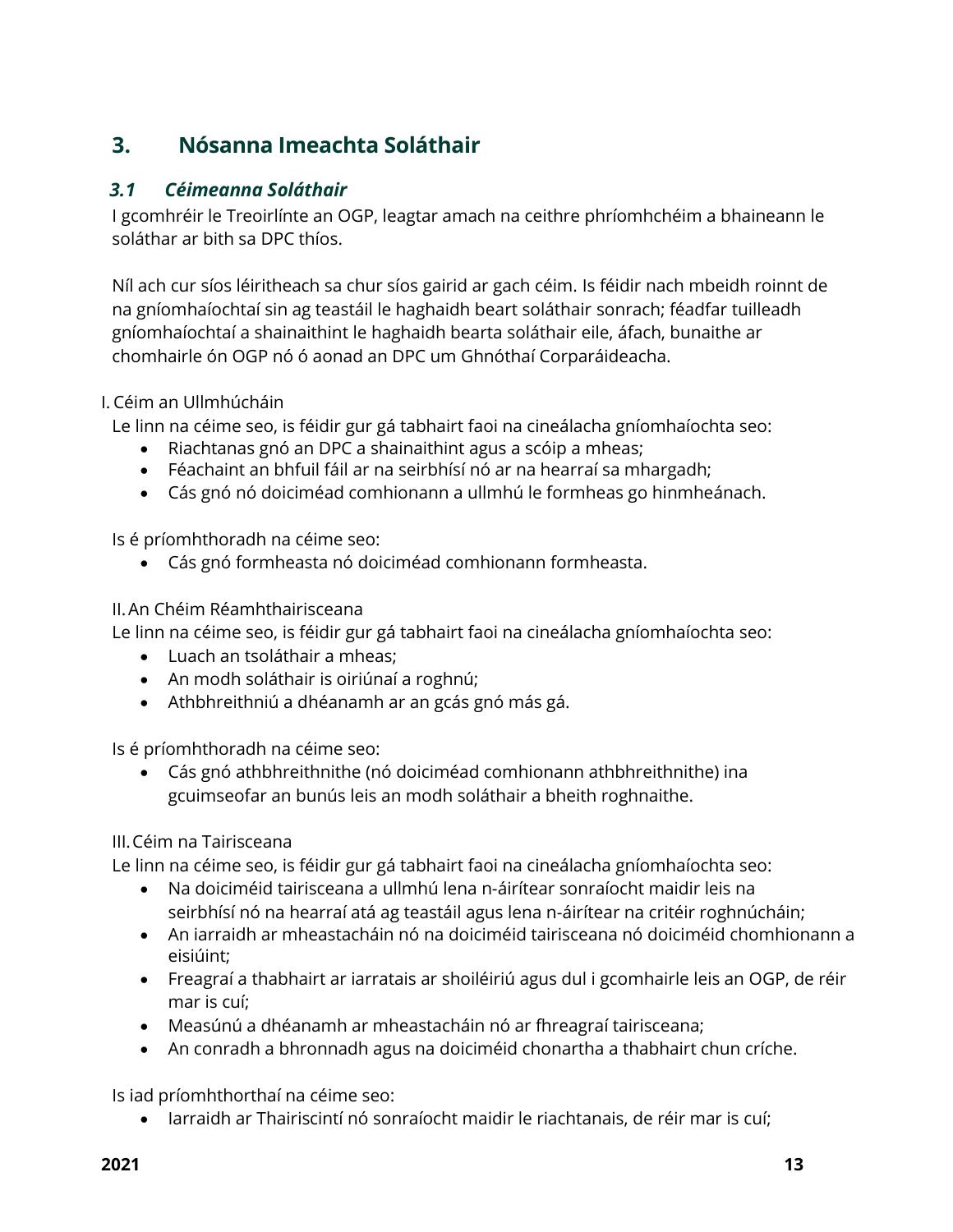- Tuarascáil Mheastóireachta, de réir mar is cuí;
- Doiciméid shínithe a bheith tugtha chun críche;
- Cás gnó athbhreithnithe (nó doiciméad comhionann athbhreithnithe) a bheith nuashonraithe de réir mar is cuí

IV.An Chéim Bainistíochta Conartha

Le linn na céime seo, is féidir gur gá tabhairt faoi na cineálacha gníomhaíochta seo:

- Bainistíocht agus monatóireacht a dhéanamh ar an soláthar earraí agus seirbhísí de réir na sonraíochta agus de réir an chonartha;
- An conradh a leasú nó síneadh ama a chur leis de réir mar is cuí.

Is é príomhthoradh na céime seo:

Doiciméid chonartha arna leasú, de réir mar is cuí;

Braithfidh na céimeanna nach mór tabhairt fúthu i ngach céim ar an luach measta agus ar an modh soláthair a bheidh in úsáid. Cuirtear sraith ar leith céimeanna mionsonraithe ar fáil i ngach mír i ndiaidh na míre seo, le haghaidh gach modh éagsúil soláthair, ionas go mbeidh fáil orthu go héasca ag baill foirne an DPC a bheidh ag tabhairt faoi sholáthar earraí agus seirbhísí agus ar gá dóibh dá bhrí sin na céimeanna cuí a leanúint.

## <span id="page-13-0"></span>*3.2 Meastacháin a Iarraidh ar Earraí agus Seirbhísí ar lú a Luach ná €5,000*

Sa tábla seo a leanas leagtar amach na céimeanna a cheart do bhaill foirne an DPC tabhairt fúthu sa chás ina mbeidh earraí nó seirbhísí á soláthar acu, trí mheastacháin a iarraidh díreach ar sholáthraithe iomaíocha.

Baineann na freagrachtaí soláthair atá ar aonad an DPC um Ghnóthaí Corparáideacha leis an modh soláthair seo ach ní chuimsítear iad sa tábla thíos. Áirítear leo sin comhairle soláthair a chur ar fáil agus idir theimpléid soláthair agus dhoiciméid shamplacha an DPC a chur ar fáil.

| An Chéim                 | <b>Na Bearta</b>                                                                                                                                                                                                                                                                                                                                                                                                                      |
|--------------------------|---------------------------------------------------------------------------------------------------------------------------------------------------------------------------------------------------------------------------------------------------------------------------------------------------------------------------------------------------------------------------------------------------------------------------------------|
| l I. Céim an Ullmhúcháin | 1. A dheimhniú go bhfuil na hearraí nó na seirbhísí atá ag<br>teastáil i gcomhréir le plean gnó an aonaid, lena<br>spriocanna, lena thosaíochtaí straitéiseacha nó le<br>spreagadh eile gnó.<br>2. An t-údar leis na hearraí nó na seirbhísí a sholáthar a<br>leagan amach, i ríomhphost nó i ndoiciméad gairid.<br>3. A dheimhniú trí ríomhphost nó trí mhiontuairiscí<br>cruinnithe gur formheasadh an caiteachas i<br>bprionsabal. |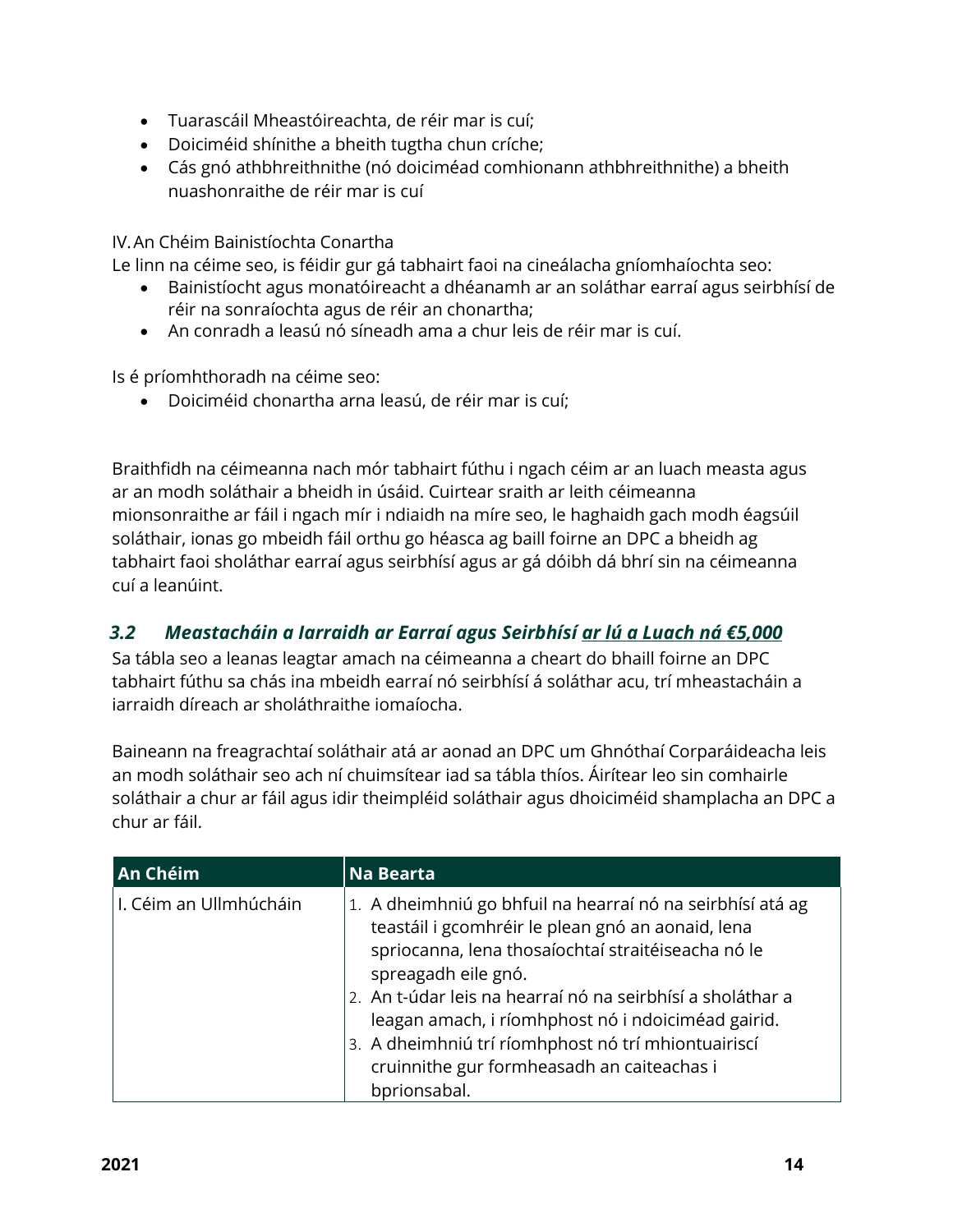| II. An Chéim<br>Réamhthairisceana      | 4. Measúnú a dhéanamh ar luach measta na n-earraí nó<br>na seirbhísí agus a dheimhniú go mbeidh sé sin níos lú<br>ná €5,000 (gan CBL a áireamh).                                                                                                                                                                                                                                                                                                                                                                                                                                                                                                                                                                                                                                                                                                                                                   |
|----------------------------------------|----------------------------------------------------------------------------------------------------------------------------------------------------------------------------------------------------------------------------------------------------------------------------------------------------------------------------------------------------------------------------------------------------------------------------------------------------------------------------------------------------------------------------------------------------------------------------------------------------------------------------------------------------------------------------------------------------------------------------------------------------------------------------------------------------------------------------------------------------------------------------------------------------|
| III. Céim na Tairisceana               | 5. Nótaí a dhéanamh de na riachtanais sonracha le haghaidh<br>na n-earraí nó na seirbhísí.<br>6. Soláthraithe iomaíocha sa mhargadh a fhéadfaidh na<br>hearraí nó na seirbhísí atá ag teastáil a chur ar fáil a<br>shainaithint.<br>7. Meastacháin ó bhéal nó i scríbhinn atá bunaithe ar na<br>riachtanais sonracha a lorg, agus a chinntiú go bhfuil na<br>hiarrataí ar sholáthraithe éagsúla i gcomhréir le chéile.<br>8. Nótaí a dhéanamh de na meastacháin a fhaightear.<br>9. An cinneadh maidir leis an rogha is oiriúnaí / is<br>éifeachtaí ó thaobh costais de a dheimhniú trí<br>ríomhphost nó trí mhiontuairiscí cruinnithe<br>10. Soláthar na n-earraí nó na seirbhísí a dheimhniú leis an<br>soláthraí, lena n-áirítear doiciméid chonartha ar bith, litir<br>cheapacháin, ordú ceannaigh nó doiciméad comhionann<br>a d'fhéadfadh a bheith ag teastáil chun an t-ordú a<br>dhéanamh. |
| IV. An Chéim Bainistíochta<br>Conartha | 11. Na doiciméid ábhartha agus na ríomhphoist<br>ábhartha uile a thiomsú, agus an fo-thacar atá ag<br>teastáil a chur ar fáil don aonad um Ghnóthaí<br>Corparáideacha lena gcomhdú go lárnach.<br>12. A dheimhniú gur cuireadh na seirbhísí nó na hearraí ar fáil<br>de réir mar a ordaíodh.                                                                                                                                                                                                                                                                                                                                                                                                                                                                                                                                                                                                       |

# <span id="page-14-0"></span>*3.3 Tairiscintí a Iarraidh le haghaidh Earraí agus Seirbhísí a bhfuil Luach €5,000 go €25,000 orthu*

Sa tábla seo a leanas leagtar amach na céimeanna a cheart do bhaill foirne an DPC tabhairt fúthu sa chás ina mbeidh earraí nó seirbhísí á soláthar acu, trí Iarraidh ar Thairiscintí a eisiúint chuig trí sholáthraí ar a laghad.

Baineann na freagrachtaí soláthair atá ar aonad an DPC um Ghnóthaí Corparáideacha leis an modh soláthair seo ach ní chuimsítear iad sa tábla thíos. Áirítear leo sin comhairle soláthair a chur ar fáil agus idir theimpléid soláthair agus dhoiciméid shamplacha an DPC a chur ar fáil.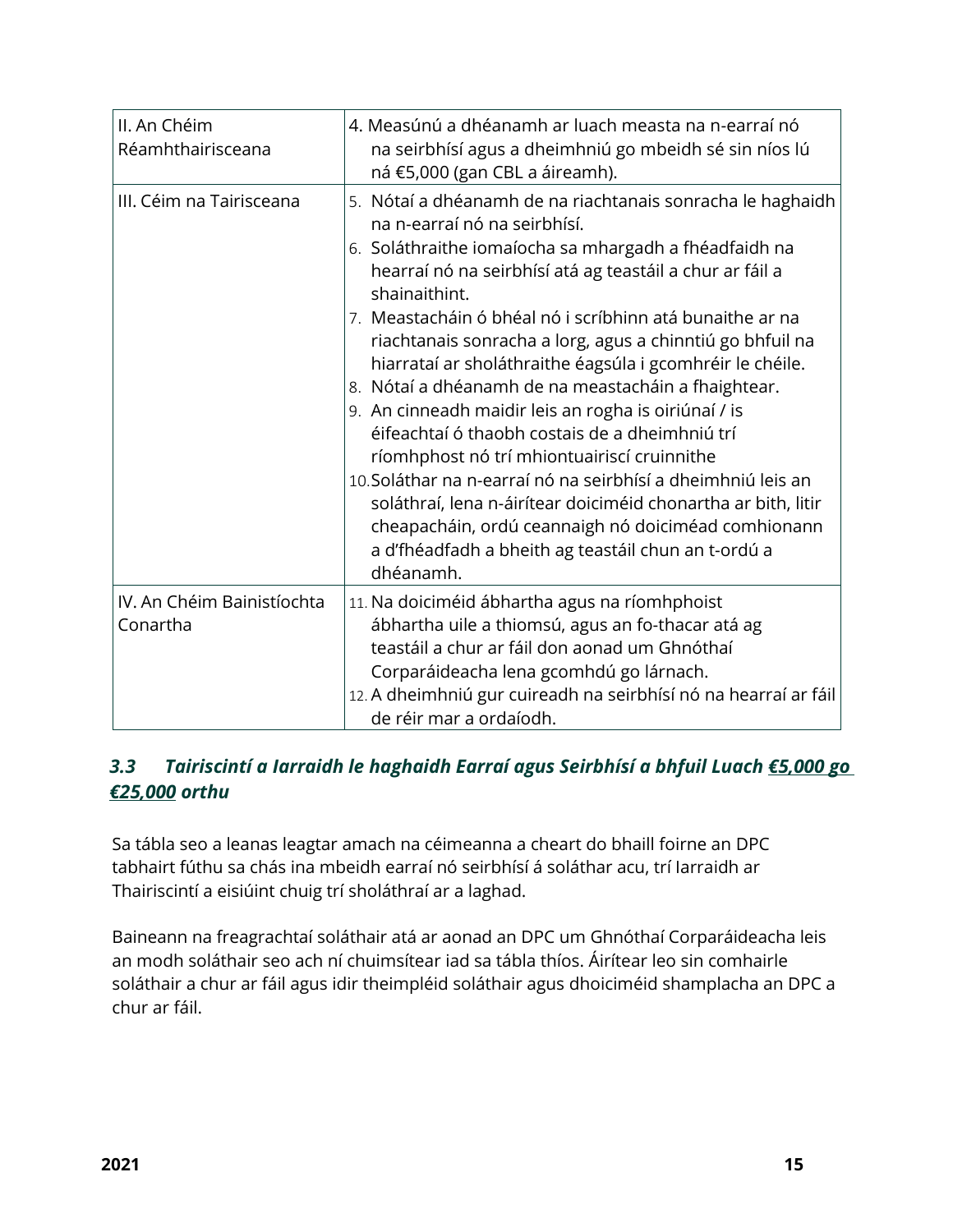| An Chéim                          | <b>Na Bearta</b>                                                                                                                                                                                                                                                                                                                                                                                                                                                                                                                                                                                                                                                                                                                                                                                                                                                                                                                                                                                                                                                                                                                                                                                                                                                                                                                                                                          |
|-----------------------------------|-------------------------------------------------------------------------------------------------------------------------------------------------------------------------------------------------------------------------------------------------------------------------------------------------------------------------------------------------------------------------------------------------------------------------------------------------------------------------------------------------------------------------------------------------------------------------------------------------------------------------------------------------------------------------------------------------------------------------------------------------------------------------------------------------------------------------------------------------------------------------------------------------------------------------------------------------------------------------------------------------------------------------------------------------------------------------------------------------------------------------------------------------------------------------------------------------------------------------------------------------------------------------------------------------------------------------------------------------------------------------------------------|
| I. Céim an Ullmhúcháin            | 1. A dheimhniú go bhfuil na hearraí nó na seirbhísí atá ag<br>teastáil i gcomhréir le plean gnó an aonaid, lena<br>spriocanna, lena thosaíochtaí straitéiseacha nó le<br>spreagadh eile gnó.<br>2. An t-údar leis na hearraí nó na seirbhísí a sholáthar a<br>leagan amach, i ndoiciméad gairid cáis gnó, bunaithe ar<br>dhoiciméid shamplacha agus ar theimpléad ón aonad<br>um Ghnóthaí Corparáideacha.<br>3. A dheimhniú trí ríomhphost nó trí mhiontuairiscí<br>cruinnithe gur formheasadh an caiteachas i<br>bprionsabal.                                                                                                                                                                                                                                                                                                                                                                                                                                                                                                                                                                                                                                                                                                                                                                                                                                                            |
| II. An Chéim<br>Réamhthairisceana | 4. Measúnú a dhéanamh ar luach measta na n-earraí nó<br>na seirbhísí agus a dheimhniú go mbeidh sé sin níos lú<br>ná €25,000 (gan CBL a áireamh).<br>5. An cás gnó a nuashonrú más gá.                                                                                                                                                                                                                                                                                                                                                                                                                                                                                                                                                                                                                                                                                                                                                                                                                                                                                                                                                                                                                                                                                                                                                                                                    |
| III. Céim na Tairisceana          | 6. Doiciméad gairid um Iarraidh ar Thairiscintí (RFT) a<br>ullmhú, lena n-áirítear sonraíocht maidir le riachtanais an<br>DPC maidir leis na hearraí nó na seirbhísí, bunaithe ar<br>dhoiciméid shamplacha agus ar theimpléad ón aonad<br>um Ghnóthaí Corparáideacha.<br>7. Soláthraithe iomaíocha sa mhargadh a fhéadfaidh na<br>hearraí nó na seirbhísí atá ag teastáil a chur ar fáil a<br>shainaithint agus a sonraí teagmhála a dheimhniú chun<br>RFT a chur chucu.<br>8. RFT a eisiúint chuig trí sholáthraí ar a laghad as na<br>soláthraithe a sainaithníodh, in éineacht le sonraí maidir<br>spriocdhátaí le haghaidh soiléirithe agus freagraí faoi<br>seach.<br>9. Baill an choiste meastóireachta a dheimhniú.<br>10. Freagraí tiomsaithe a thabhairt ar iarratais ar shoiléiriú<br>chuig na soláthraithe uile ar tugadh cuireadh dóibh.<br>11. Maitrís mheastóireachta a ullmhú chun measúnú a<br>dhéanamh ar fhreagraí.<br>12. Admháil a sheoladh trí ríomhphost maidir le gach<br>freagra a fuarthas.<br>13. Gach freagra a fuarthas a oscailt agus a mheas agus a<br>mheasúnú de réir na gcritéar meastóireachta trí<br>chruinniú meastóireachta a reáchtáil.<br>14. Measúnú a dhéanamh ar na freagraí uile a fuarthas de<br>réir na gcritéar meastóireachta trí chruinniú<br>meastóireachta a reáchtáil a mbeidh gach ball den<br>choiste meastóireachta i láthair aige. |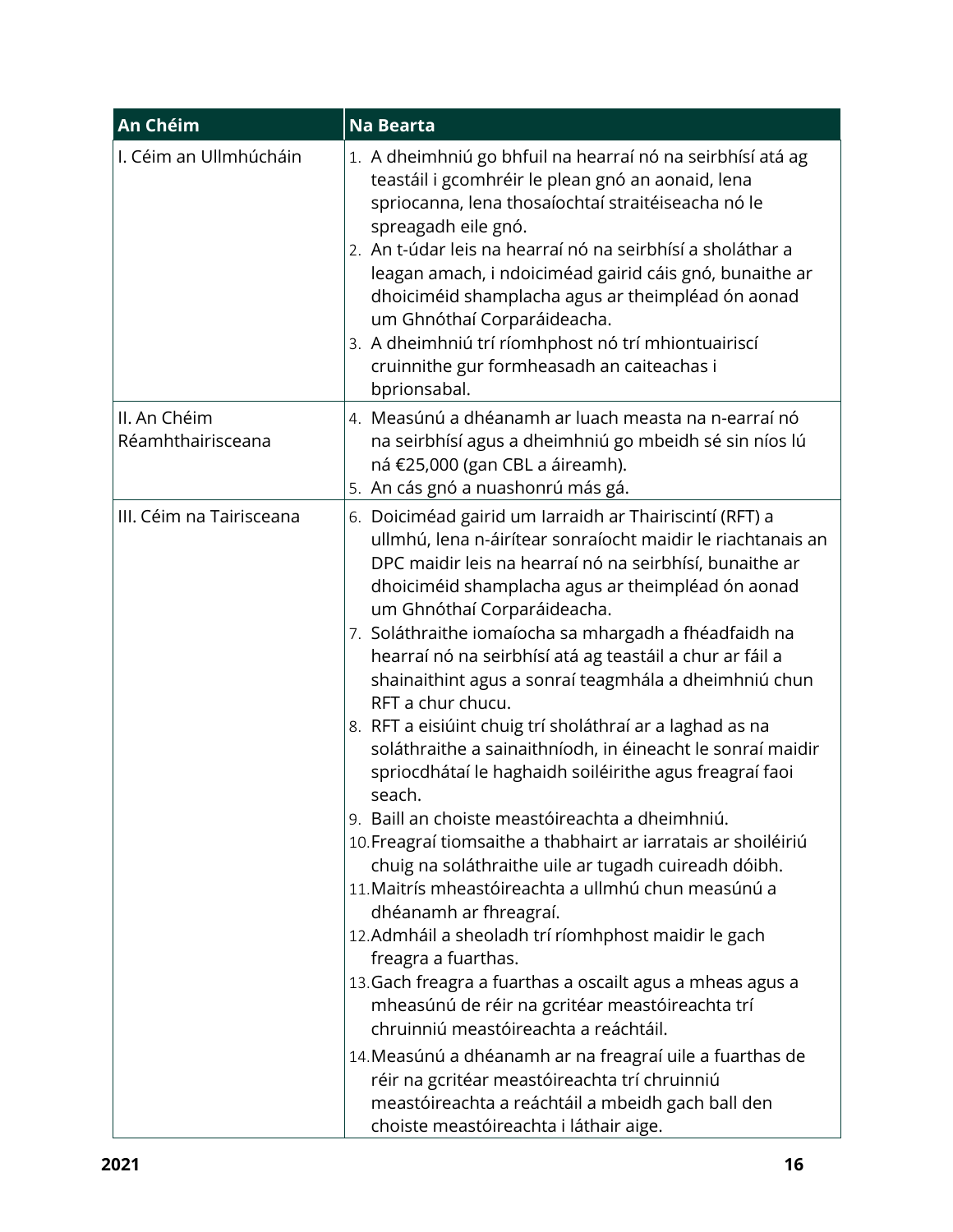|                                        | 15. Tuarascáil mheastóireachta a ullmhú.<br>16. Ríomhphost deimhniúcháin a sheoladh chuig an<br>soláthraí rathúil.<br>17. Ríomhphoist deimhniúcháin a sheoladh chuig na<br>soláthraithe nach raibh rathúil.<br>18. Na doiciméid chonartha nó doiciméid chomhionann a<br>dheimhniú agus a thabhairt chun críche, agus a chinntiú<br>go síneofar na doiciméid uile sula gcuirfear tús leis na<br>seirbhísí nó le seachadadh na n-earraí.<br>19. An doiciméad cáis gnó a nuashonrú más gá. |
|----------------------------------------|-----------------------------------------------------------------------------------------------------------------------------------------------------------------------------------------------------------------------------------------------------------------------------------------------------------------------------------------------------------------------------------------------------------------------------------------------------------------------------------------|
| IV. An Chéim Bainistíochta<br>Conartha | 20. Na doiciméid ábhartha agus na ríomhphoist<br>ábhartha uile a thiomsú, agus an fo-thacar atá ag<br>teastáil a chur ar fáil don aonad um Ghnóthaí<br>Corparáideacha lena gcomhdú go lárnach.<br>21. A dheimhniú gur cuireadh na seirbhísí nó na<br>hearraí ar fáil de réir mar a sonraíodh.<br>22. Bainistíocht a dhéanamh ar an gconradh de réir mar is<br>iomchuí.                                                                                                                  |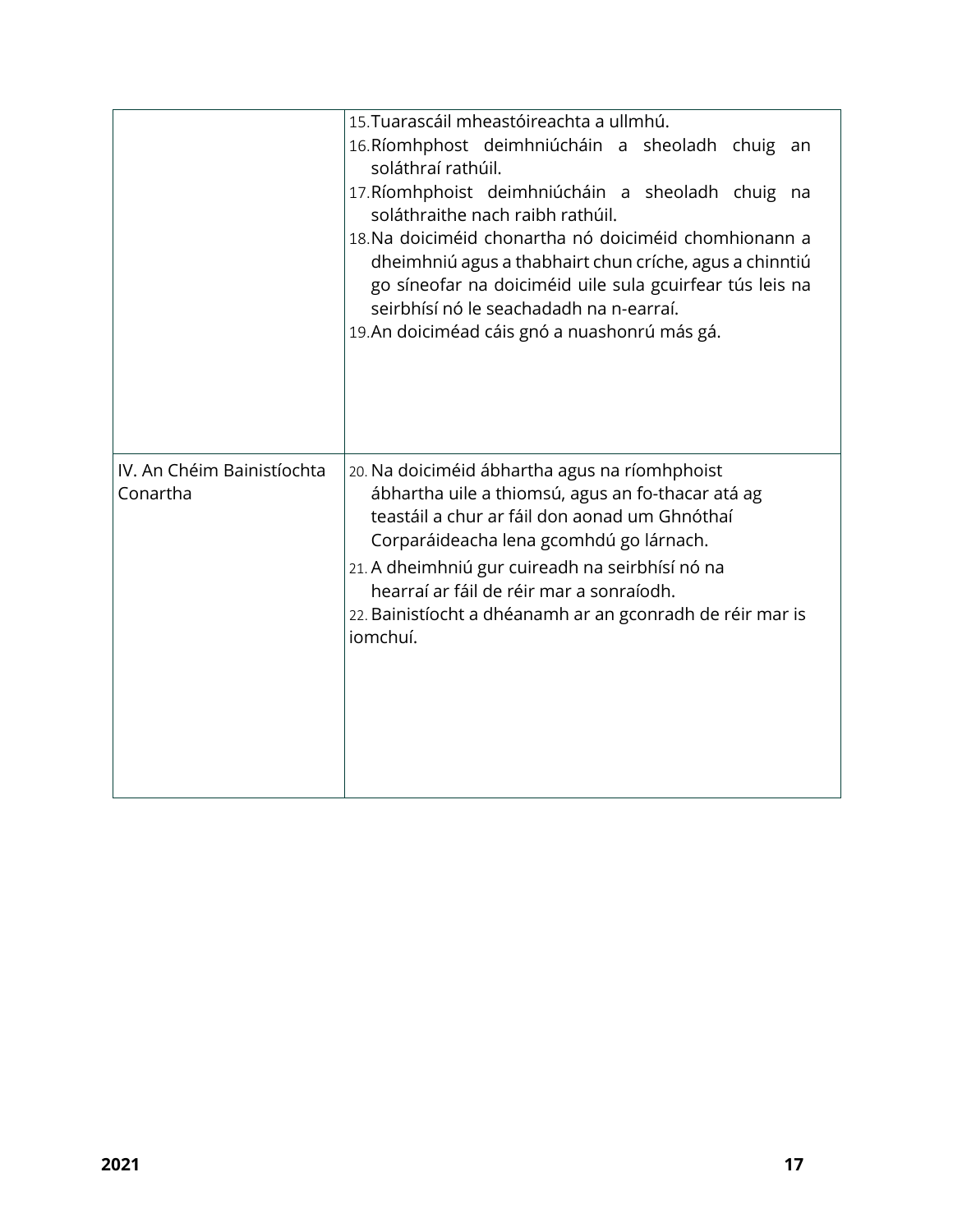# <span id="page-17-0"></span>*3.4 An Creat-Chomhaontú OGP atá ann a Úsáid le haghaidh Earraí agus Seirbhísí d'aon chineál Luach*

Sa tábla seo a leanas leagtar amach na céimeanna a cheart do bhaill foirne an DPC tabhairt fúthu sa chás ina mbeidh earraí nó seirbhísí á soláthar acu, trí Chreat-Chomhaontú OGP atá ann cheana a úsáid.

Baineann na freagrachtaí soláthair atá ar aonad an DPC um Ghnóthaí Corparáideacha leis an modh soláthair seo ach ní chuimsítear iad sa tábla thíos. Áirítear leo sin comhairle soláthair a chur ar fáil agus idir theimpléid soláthair agus dhoiciméid shamplacha an DPC a chur ar fáil.

| An Chéim                          | <b>Na Bearta</b>                                                                                                                                                                                                                                                                                                                                                                                                                                                                                                                                                                 |
|-----------------------------------|----------------------------------------------------------------------------------------------------------------------------------------------------------------------------------------------------------------------------------------------------------------------------------------------------------------------------------------------------------------------------------------------------------------------------------------------------------------------------------------------------------------------------------------------------------------------------------|
| I. Céim an Ullmhúcháin            | 1. A dheimhniú go bhfuil na hearraí nó na seirbhísí atá ag<br>teastáil i gcomhréir le plean gnó an aonaid, lena<br>spriocanna, lena thosaíochtaí straitéiseacha nó le<br>spreagadh eile gnó<br>2. An t-údar leis na hearraí nó na seirbhísí a sholáthar a<br>leagan amach, i ndoiciméad gairid cáis gnó, bunaithe ar<br>dhoiciméid shamplacha agus ar theimpléad ón aonad<br>um Ghnóthaí Corparáideacha<br>3. A dheimhniú trí ríomhphost nó trí mhiontuairiscí<br>cruinnithe gur formheasadh an caiteachas i<br>bprionsabal.                                                     |
| II. An Chéim<br>Réamhthairisceana | 4. Measúnú a dhéanamh ar luach measta na n-earraí nó na<br>seirbhísí, gan CBL a áireamh.<br>5. A dheimhniú leis an OGP go gclúdaítear scóip na<br>riachtanas DPC sa Chreat-Chomhaontú DPC a<br>sainaithníodh agus go bhfuil sin laistigh de shaolré an<br>Chreat-Chomhaontaithe.<br>6. A dheimhniú leis an OGP an bhfuil Mionchomórtas de<br>dhíth ar an gCreat-Chomhaontú nó an amhlaidh gur<br>Creat Tarraingt Anuas Díreach é.<br>7. An clár ama a dheimhniú leis an OGP maidir le foilsiú<br>na riachtanas DPC faoin gCreat.<br>8. An doiciméad cáis gnó a nuashonrú más gá. |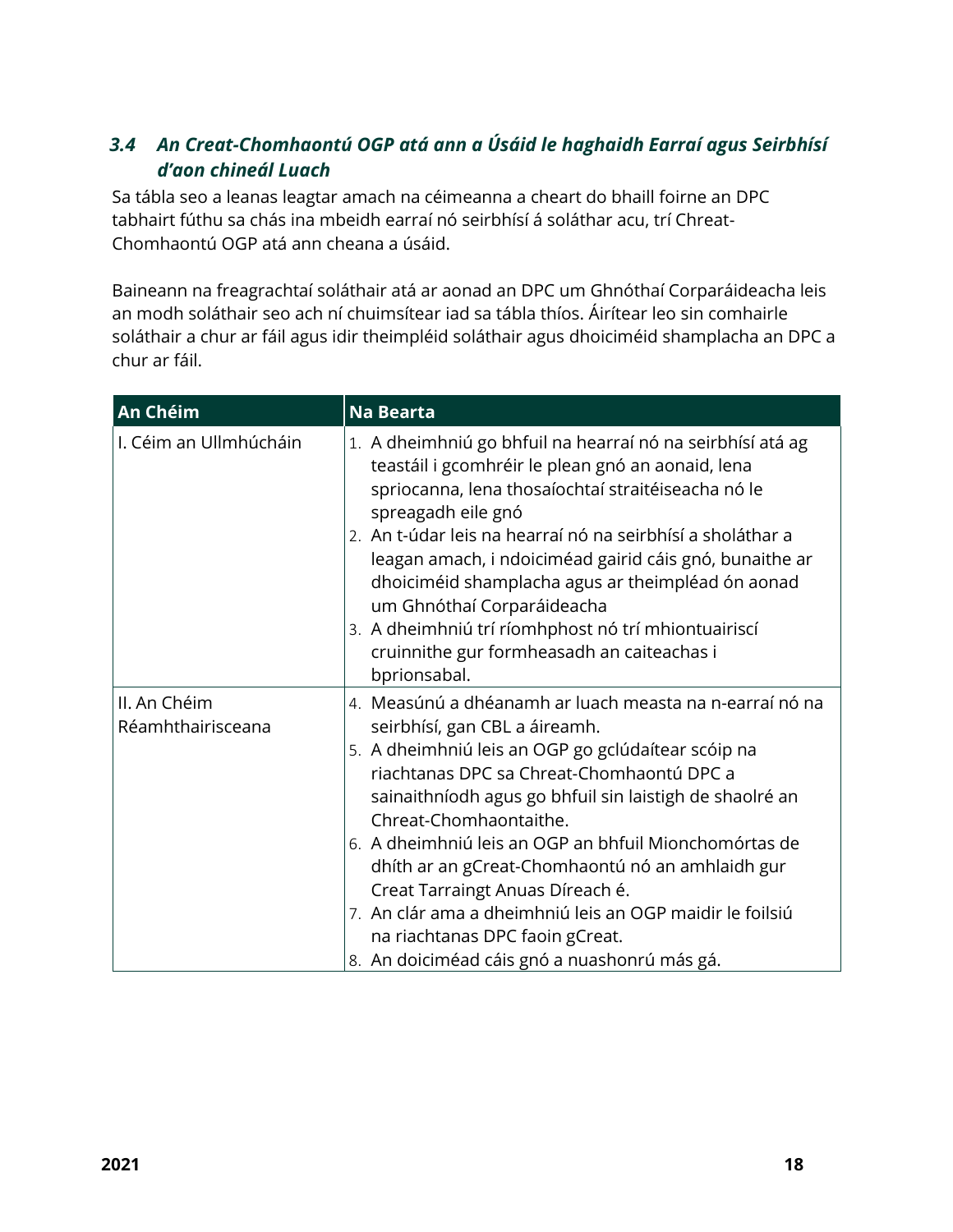| III. Céim na Tairiscinte               | 9. An doiciméad um Iarraidh Fhorlíontach ar Thairiscintí<br>(SRFT), arna chur ar fáil ag an OGP, a ullmhú le haghaidh<br>an Chreat-Chomhaontaithe shonraigh, más amhlaidh go<br>bhfuil Mionchomórtas de dhíth.                 |
|----------------------------------------|--------------------------------------------------------------------------------------------------------------------------------------------------------------------------------------------------------------------------------|
|                                        | 10. larraidh ar an OGP an SRFT a eisiúint chuig soláthraithe<br>bhaill an Chreat-Chomhaontaithe agus na mionsonraí<br>maidir leis na spriocdhátaí le haghaidh soiléirithe agus<br>freagraí a dheimhniú faoi seach leis an OGP. |
|                                        | 11. Baill an choiste meastóireachta a dheimhniú.                                                                                                                                                                               |
|                                        | 12. Freagraí ar iarratais ar shoiléiriú a ullmhú, faoi threoir an<br>OGP.                                                                                                                                                      |
|                                        | 13. Maitrís mheastóireacha a ullmhú chun measúnú a<br>dhéanamh ar fhreagraí.                                                                                                                                                   |
|                                        | 14. Gach freagra a fuarthas tríd an OGP a oscailt agus a<br>mheas.                                                                                                                                                             |
|                                        | 15. Measúnú a dhéanamh ar na freagraí uile a fuarthas de<br>réir na gcritéar meastóireachta, trí chruinniú<br>meastóireachta a reáchtáil a mbeidh gach ball den choiste<br>meastóireachta i láthair aige.                      |
|                                        | 16. An soláthraí rathúil a dheimhniú don OGP ionas go<br>mbeidh an OGP in ann deimhniú a eisiúint.                                                                                                                             |
|                                        | 17. Na soláthraithe nach raibh rathúil a dheimhniú don OGP<br>ionas go mbeidh an OGP in ann deimhniú a eisiúint.                                                                                                               |
|                                        | 18. An tuarascáil mheastóireachta arna chur ar fáil ag an OGP<br>a athbhreithniú agus a dheimhniú.                                                                                                                             |
|                                        | 19. Na doiciméid chonartha nó doiciméid chomhionann a<br>dheimhniú agus a thabhairt chun críche, agus a áirithiú go<br>síneofar na doiciméid uile sula gcuirfear tús leis na<br>seirbhísí nó le seachadadh na n-earraí.        |
|                                        | 20.An doiciméad cáis gnó a nuashonrú más gá.                                                                                                                                                                                   |
| IV. An Chéim Bainistíochta<br>Conartha | 21. Na doiciméid ábhartha agus na ríomhphoist<br>ábhartha uile a thiomsú, agus an fo-thacar atá ag<br>teastáil a chur ar fáil don aonad um Ghnóthaí<br>Corparáideacha lena chomhdú go lárnach.                                 |
|                                        | 22. A dheimhniú gur cuireadh na seirbhísí nó na<br>hearraí ar fáil de réir mar a sonraíodh.<br>23. Bainistíocht a dhéanamh ar an gconradh de réir<br>mar is iomchuí.                                                           |

# <span id="page-18-0"></span>*3.5 Modhanna Eile Soláthair*

Mura bhfuil feidhm ag ceann ar bith de na modhanna soláthair a leagtar amach sna